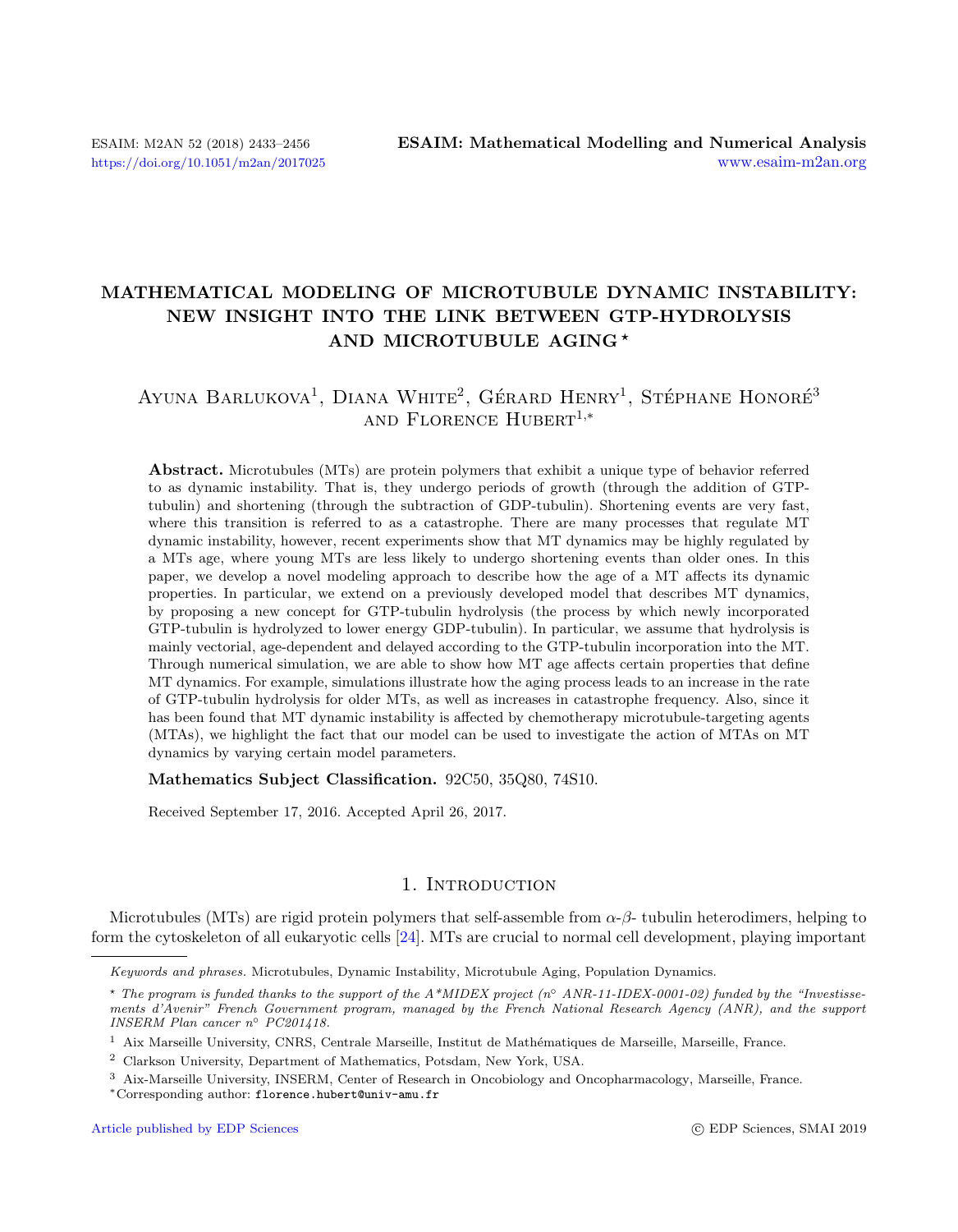#### $2434$  A. BARLUKOVA ET AL.

roles in many cellular processes. Such processes include the regulation of substrate adhesion and cell polarity during cell migration, and the segregation of chromosomes during cell division. Because of their role in cell migration and cell division, MTs are a key contributor to cancer progression. As such, they are frequently used as targets for many microtubule targeting agents (MTAs) used in cancer treatments.

MTs display a unique type of dynamical behavior, undergoing transitions between sustained periods of growth and rapid shortening. This phenomenon is referred to as MT dynamic instability, and was first observed by Mitchison and Kirschner in 1984 [\[29\]](#page-23-1). MTs have a polar structure, where the "-end" of a MT has the majority of  $\alpha$ -tubulin exposed and the "+end" of a MT has the majority of  $\beta$ -tubulin exposed. Dynamic instability is observed in vitro with pure tubulin at both ends of the MT, suggesting that it is an intrinsic property of MTs. It is also observed in cells, where it is regulated by many associated proteins at both ends of a MT [\[9,](#page-22-0) [19,](#page-22-1) [29\]](#page-23-1).

Although MTs can be dynamic at both ends in vitro, we generally only consider modeling the +end dynamics, since variations at this end are much faster and larger than those at the -end. Moreover, in vivo, MT -ends are often capped (by capping proteins) or anchored at the nucleation site (which is referred to as the MT Organizing Center), and so they are not always dynamic.

A MT polymerizes by the addition of free guanosine triphosphate (GTP)-tubulin heterodimers at its +end. As GTP-tubulin is added to a MT, it is hydrolyzed (at some rate) to lower energy guanosine diphosphate (GDP) tubulin. In general, the majority of a MT is composed of GDP-tubulin, where only several layers of GTP-tubulin exist at the growing +end. This small GTP region is referred to as the "GTP-cap". The GTP-cap has long been postulated to exist, but it is only recently that experiments have provided quantitative measurements of its structure. This has been made possible by the discovery that end-binding proteins (EBs) have the ability to bind to the GTP-cap by sensing the nucleotide state of tubulin at this location  $[1, 5, 27, 35]$  $[1, 5, 27, 35]$  $[1, 5, 27, 35]$  $[1, 5, 27, 35]$  $[1, 5, 27, 35]$  $[1, 5, 27, 35]$  $[1, 5, 27, 35]$ .

If a MT polymerizes at a rate larger than that of hydrolysis, the MT will continue to grow. However, if the rate of hydrolysis is larger than the growth rate, the GTP-cap shortens. When the GTP-cap disappears the MT depolymerizes very quickly. The transition to a state of depolymerization is called a catastrophe event. As a MT shortens, it's possible that is can transition back into a state of polymerization, before depolymerizing completely. Such an event is called a rescue.

Over the past few decades, many stochastic and deterministic models for MT dynamic instability have been proposed [\[2,](#page-22-4) [6,](#page-22-5) [7,](#page-22-6) [11,](#page-22-7) [12,](#page-22-8) [16,](#page-22-9) [17,](#page-22-10) [20,](#page-23-4) [22,](#page-23-5) [26,](#page-23-6) [32,](#page-23-7) [33,](#page-23-8) [36\]](#page-23-9). Stochastic models are used to describe MT dynamics at the microscopic level, taking into consideration the addition and subtraction of individual tubulin dimers [\[7\]](#page-22-6), while deterministic models describe dynamics at a macroscopic level. Examples of such macroscopic models include systems of differential equations that describe the time evolution of the length distributions for growing and shortening MT populations [\[11,](#page-22-7) [17\]](#page-22-10).

The first stochastic description for MT dynamic instability was developed by Hill and Chen in 1984 [\[7\]](#page-22-6). Hill and Chen used Monte Carlo kinetic simulations to describe dynamic instability at the extreme tip of a MT. They called their model the "cap" model – the word "cap" comes from the resulting behavior found from simulations. In particular, they found that below a critical concentration for tubulin, MTs exist in either one of two phases: capped (by GTP) or uncapped (with no GTP). In the capped phase, the MT grows (with a fluctuating size in cap), and in the uncapped phase the MT quickly depolymerizes. Although this model is useful at capturing the qualitative description of MT dynamic instability found in experiment, it does not give a wholly accurate quantitative description. From their simulations, Hill and Chen found a critical concentration which is about one seventh of the experimental critical concentration determined by Mitchinson and Kirschner [\[29\]](#page-23-1).

One of the first deterministic models describing MT dynamic instability was proposed by Dogterom and Leibler in 1993 [\[11\]](#page-22-7). The model consists of a pair of partial differential equations (PDEs), used to describe the time evolution of the length distributions for growing and shortening MTs. MT growth and shortening is described as an advection process, where the rates of both growth and shortening are constant. Further, MTs switch between growing a shortening states, where the switching rates correspond to the rescue and catastrophe frequencies. This approach is a good first approximation, and has been successfully used to qualitatively describe MT behavior at the population level. In particular, this model has been used to accurately describe the exponentially distributed array of MTs found centered at the centrosome in interphase cells [\[11\]](#page-22-7). One limitation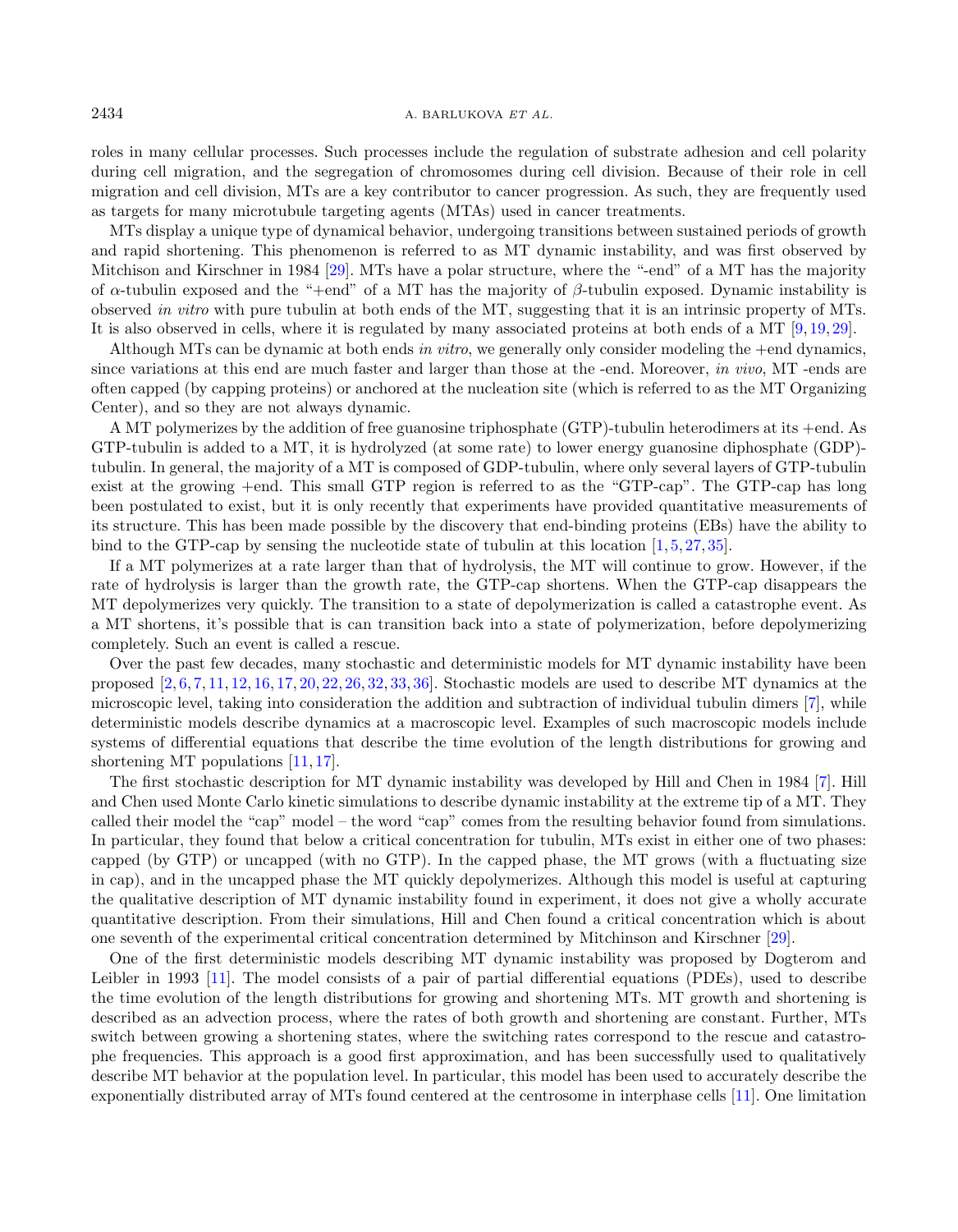of this model is that catastrophe and rescue frequencies are inputs to the model. The frequencies for which MTs undergo catastrophe and rescue are quantities that help define the dynamic properties of MTs in vivo and *in vitro* [\[37\]](#page-23-10). In this paper, we come up with mathematical descriptions for such quantities, and use these quantities to compare simulation results with experiment.

A recent model for MT dynamic instability by Hinow et al. [\[17\]](#page-22-10) describes MT growth and shortening using a similar advection process as Dogterom and Leibler [\[11\]](#page-22-7). However, unlike the approach used in [\[11\]](#page-22-7), Hinow et al. suppose that the growth rate is dependent on the free tubulin concentration, a phenomenon that has been observed in experiments [\[24\]](#page-23-0). The latter experiments have shown that when the free tubulin concentration is low, MTs do not grow; at a lower threshold tubulin concentration, MTs grow at a rate that depends linearly on the free tubulin concentration; finally, past an upper threshold for tubulin concentration, the MT growth rate is constant [\[24\]](#page-23-0). In accordance with experiment, the model of Hinow et al. assumes that MT growth rates increase linearly with increasing tubulin concentration. However, this model does not include critical tubulin concentration thresholds under which MTs do not grow, and above which the MT growth rate saturates and is thereafter independent of tubulin concentration.

Results from recent studies suggest that catastrophe events depend on MT "aging". In [\[8,](#page-22-11) [14,](#page-22-12) [21,](#page-23-11) [30,](#page-23-12) [38\]](#page-23-13), MT aging is described as a multistep process caused by successive defects that propagate along a MT tip. From [\[30\]](#page-23-12), the number of steps is estimated to be between two and four. Further, it appears that the concentration of EB along the GTP-cap region of the MT decreases with increasing age of a MT, where age is measured at the time from a rescue event. These results indicate that the GTP-cap, which is recognized by EB proteins [\[1,](#page-22-2) [5,](#page-22-3) [27,](#page-23-2) [35\]](#page-23-3), also decreases with age. One additional feature of the Hinow model [\[17\]](#page-22-10) is that it describes the time evolution of MT GTP-cap lengths in growing MTs, as well as the length distributions for growing and shortening MTs. It is for this reason that we choose the modeling framework of Hinow et al. [\[17\]](#page-22-10) as a basis for our study. Specifically, to incorporate MT aging into a description for MT dynamic instability, we require information about MT GTP-cap size.

According to the results of Mohan et al. [\[30\]](#page-23-12), MT aging is a process that most likely exists due to fluctuations in the GTP hydrolysis rate, rather than a change in GTP-tubulin addition (i.e., the MT growth rate) (see also Fig. [2\)](#page-9-0). Such results were also confirmed in cells, since the addition of MT targeting drugs cause decreases in the concentration of EB1 along the growing ends of MTs, and work to induce MT catastrophes at concentrations that do not affect the MT growth rate [\[34\]](#page-23-14). Although hydrolysis is one of the primary mechanisms involved in MT catastrophe, its' mechanism has not yet been fully elucidated. Thus, a better description of hydrolysis is needed to accurately describe MT dynamic instability. Many computational and analytical models of MT dynamic instability have been developed to describe how the hydrolysis process might work. Some examples include: random hydrolysis, vectorial hydrolysis, or a combination of both random and vectorial hydrolysis [\[4,](#page-22-13) [16,](#page-22-9) [17,](#page-22-10) [32,](#page-23-7) [33\]](#page-23-8). To complement our continuous modeling approach, we choose a vectorial description of GTP-tubulin hydrolysis. However, we have extended on previous models by incorporating MT age-dependence, as well as a delay that accounts for the incorporation of GTP-tubulin into a growing MT. More precisely, we assume that the hydrolysis rate is an increasing piece-wise function of MT age. In particular, like [\[30\]](#page-23-12) and as illustrated in Figure [2,](#page-9-0) we assume that hydrolysis increases in two to four steps, where at each step the hydrolysis is constant and higher in value than the previous step. Further, we assume that between each step, the hydrolysis increases linearly over a short period of time ∆a. In this modeling framework, the MT age is defined as either the time after a MT rescue, or the time from nucleation (for MTs that do not undergo a catastrophe). We emphasize that our new modeling approach enables us to more precisely define MT catastrophe frequency as described in biological experiments [\[18\]](#page-22-14).

Our complete model, based on the approach of Hinow and al. [\[17\]](#page-22-10), incorporates a system of transport equations to describe time- and length- changes in populations of growing and shortening MTs (as well as changes in the GTP-cap lengths for growing MTs), and a system of ordinary differential equations (ODEs) to describe the time evolution of concentrations of free GTP and GDP-tubulin. We justify the use of an ODE system to describe the evolution of free tubulin by assuming that free tubulin diffusion is much faster than the rate at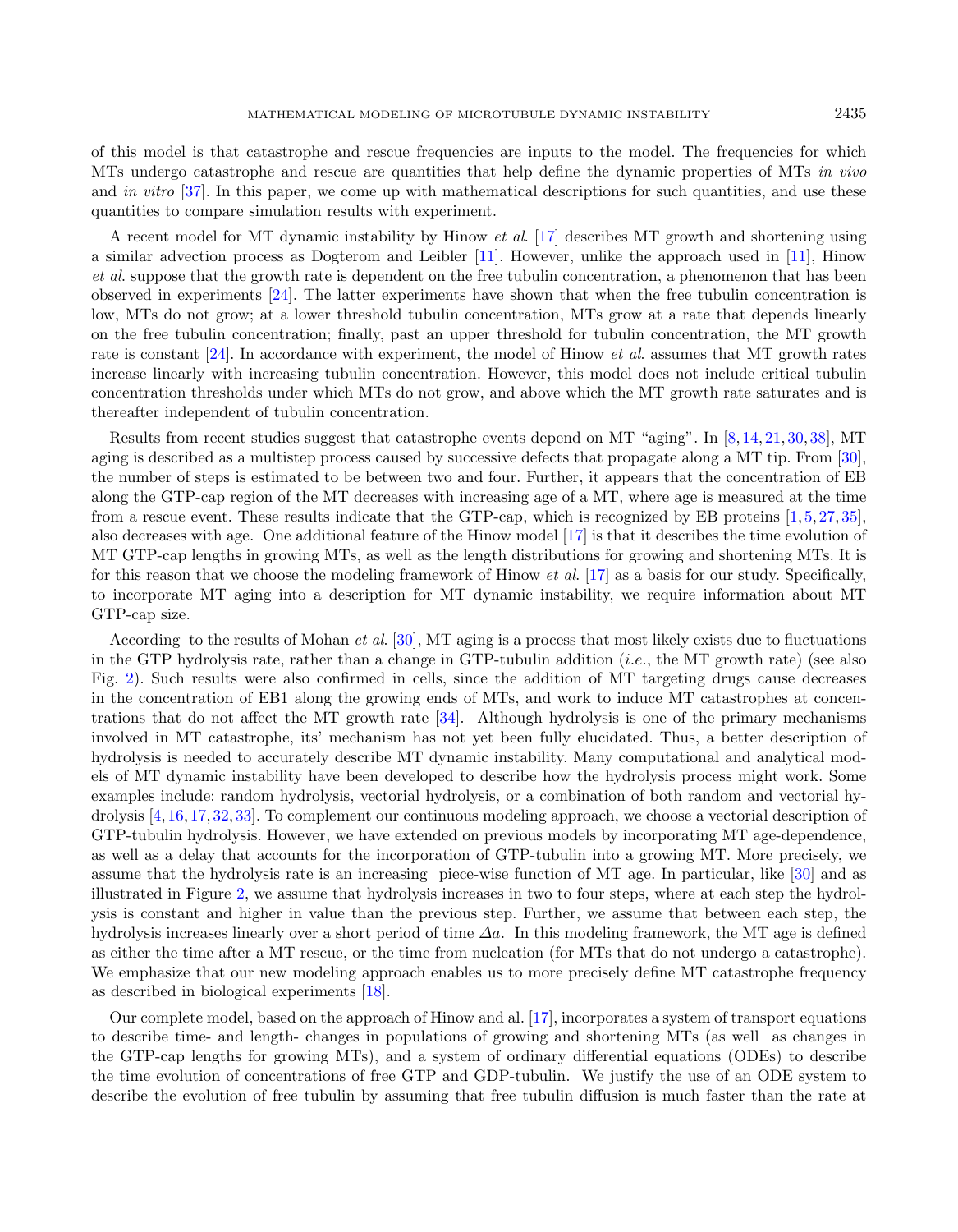### $2436$  A. BARLUKOVA ET AL.

which tubulin is incorporated back into a growing MT (thus, tubulin is distributed homogeneously throughout the domain).

Extending on the approach described in [\[17\]](#page-22-10), not only do we keep track of both MT and GTP-cap lengths, but we also keep track of the MT "age". The new variable "age" will allow us to take into account the dependence of MT age on the GTP-tubulin hydrolysis process. Further, we incorporate a more realistic description for the MT growth rate, one that includes the critical tubulin concentration threshold under which MTs do not grow, and above which the MT growth rate saturates.

Our results show that the incorporation of MT age into our model does affect MT dynamics. Consistent with experiment, results from simulations illustrate how the aging process leads to an increase in the rate of GTP-tubulin hydrolysis for older MTs, as well as increases in catastrophe frequency.

Outline. First, in Section 2 of this paper, we describe the development of our modeling approach. Next, in Section 3, we give details as to how we select our model parameters. In Section 4, we illustrate and analyze the numerical results of our model and in Section 5 we discuss these results. Finally, in the appendix, we provide a detailed description of the finite volume method presented in this paper. Here, we prove the our numerical scheme ensures the preservation of tubulin at the discrete level.

# <span id="page-3-0"></span>2. CONTINUOUS MODEL OF MT DYNAMICS

We propose a mathematical model of MT dynamic instability based on the continuous approach of Hinow et al. [\[17\]](#page-22-10). The novelty of our approach is that each MT is characterized by the elapsed time since the last instance of rescue or nucleation, a property we call "age". The addition of age allows us to simulate the impact of MT aging on MT dynamics. MT dynamics are generated by evolutions of the quantities of free GTP-tubulin (described by  $t \to p(t)$  and free GDP-tubulin (described by  $t \to q(t)$ ), and by the evolution of the MT population. We distinguish between growing and shrinking MT populations, where MTs in a state of depolymerization are described by the density  $v(t, \cdot)$  and those that are in a state of growth are described by  $u(t, \cdot, \cdot)$ . MTs in a state of depolymerization do not possess a GTP stabilizing cap, and so this population is described by one space variable x, corresponding to the length of a MT. A growing MT is characterized by its length x, its cap-size  $z$ , and its age  $a$ . Age has the dimension of time and starts from zero at the time a MT undergoes a rescue or nucleation. The state space for this population is defined by  $Z = \{(a, x, z) \in \mathbb{R}^3 : a > 0, x > z > 0\}.$ 

# 2.1. Model for growing MTs

The time evolution of MTs in a state of growing is described by the transport equation

<span id="page-3-1"></span>
$$
u_t + u_a + div_{xz}(B(t, a)u) = 0, \quad B(t, a) = \begin{pmatrix} \gamma_{\text{pol}}(p(t)) \\ \gamma_{\text{pol}}(p(t)) - \gamma_{\text{hydro}}(a) \end{pmatrix},
$$
\n(2.1)

where the subscript xz of the divergence operator designates that it acts as a 2D operator,  $\gamma_{\text{pol}}(p)$  is the MT growth rate (or rate of polymerization), and  $\gamma_{\text{hydro}}(a)$  is the rate of progression of the front the divides the GDP and GTP-tubulin regions. We will refer to this rate as the hydrolysis rate. We denote the balance between these two rates as  $R(t, a) = (\gamma_{\text{pol}}(p(t)) - \gamma_{\text{hydro}}(a))$ , where this balance corresponds to the growth rate of a GTP-cap at time  $t$  for a MT of age  $a$ .

We now consider the shape of the MT growth rate and hydrolysis curves. Figure [1\(](#page-4-0)left) describes the MT growth rate, which is known to be proportional to the GTP-tubulin concentration, saturating at high values of tubulin concentration. We denote the saturating value as  $p_s$ . Below a critical tubulin concentration, which we denote by  $p_c$ , this rate is zero. Thus,  $\gamma_{pol}$  can be represented by a piece-wise linear profile

$$
\gamma_{\text{pol}}(p) = \alpha_{\text{pol}} * (p > p_s) + \left(\alpha_{\text{pol}} \frac{p - p_c}{p_s - p_c}\right) * (p_c < p < p_s),\tag{2.2}
$$

where the parameter  $\alpha_{pol}$  is the maximum MT growth rate.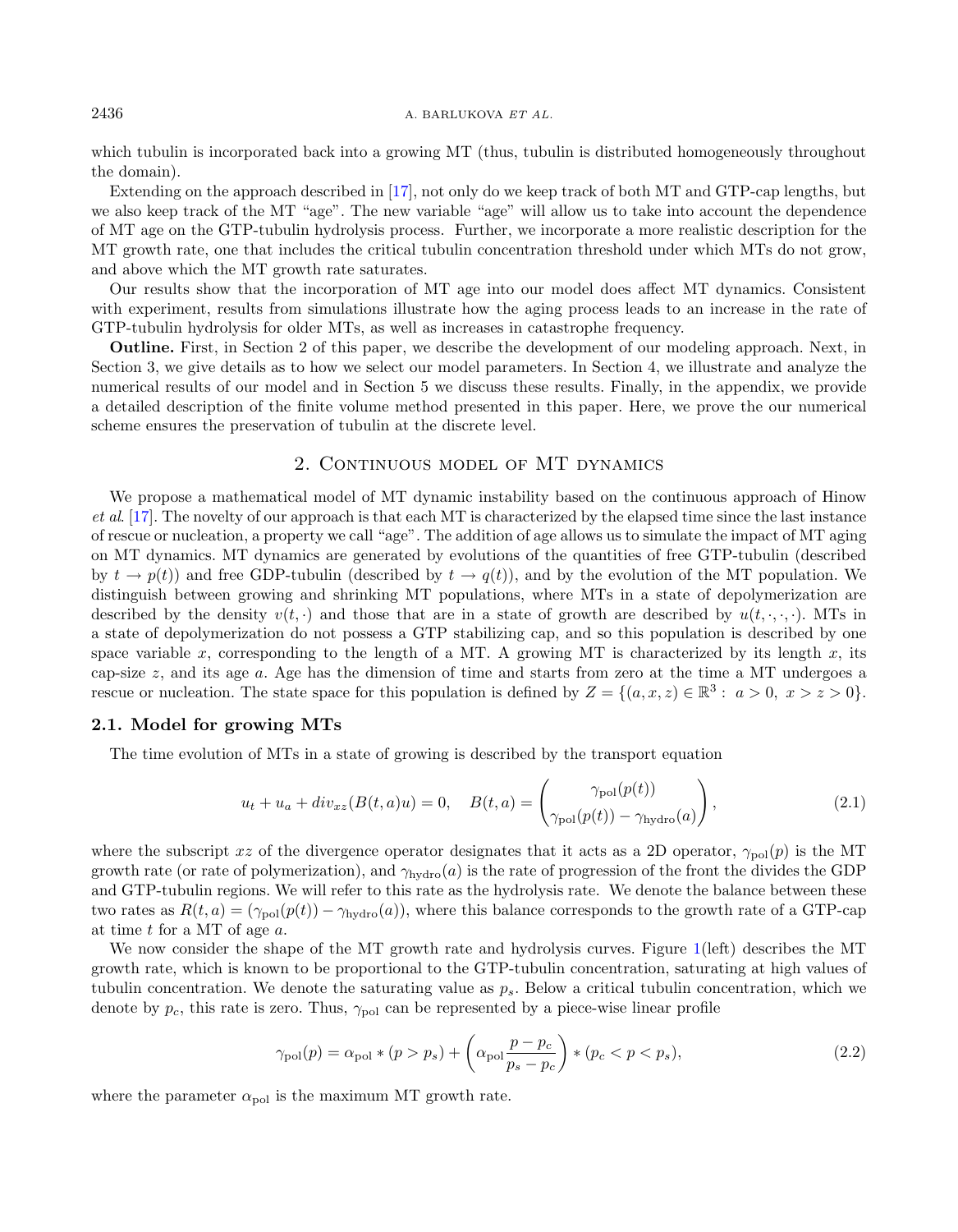<span id="page-4-1"></span><span id="page-4-0"></span>

FIGURE 1. Left: illustration of the function describing the MT growth rate  $\gamma_{\text{pol}}$ . Right: illustration of the function describing the rate of hydrolysis  $\gamma_{\text{hydro}}$ .

In our model, aging of a MT is caused by the acceleration of hydrolysis during MT growth. Accordingly, the function  $\gamma_{\text{hydro}}$ , illustrated in Figure [1\(](#page-4-0)*right*), is chosen to be an increasing linear piece-wise function with two layers  $\gamma_{\text{hydro}}^{\text{young}}$  and  $\gamma_{\text{hydro}}^{\text{old}}$ . The value  $\gamma_{\text{hydro}}^{\text{young}}$  is the smaller hydrolysis rate (for young MTs) and the value  $\gamma_{\text{hydro}}^{\text{old}}$ is the higher hydrolysis rate (for old MTs).

$$
\gamma_{\text{hydro}}(a) = \left(\gamma_{\text{hydro}}^{\text{young}}\frac{a - a_c}{\Delta a}\right) * (a_c < a < a_c + \Delta a) + \gamma_{\text{hydro}}^{\text{young}} * (a_c + \Delta a < a < a_s)
$$
  
+ 
$$
\left(\gamma_{\text{hydro}}^{\text{old}} - \gamma_{\text{hydro}}^{\text{young}}\right) \frac{(a - a_s)}{\Delta a} + \gamma_{\text{hydro}}^{\text{young}} * (a_s < a < a_s + \Delta a) + \gamma_{\text{hydro}}^{\text{old}} * (a_s + \Delta a < a). \tag{2.3}
$$

The parameter  $a_c$  is the necessary time for the first freshly incorporated GTP-tubulin, after a rescue event, to be hydrolyzed to GDP-tubulin  $[23, 27, 31, 34]$  $[23, 27, 31, 34]$  $[23, 27, 31, 34]$  $[23, 27, 31, 34]$  $[23, 27, 31, 34]$  $[23, 27, 31, 34]$  $[23, 27, 31, 34]$ . It is at this time that the aging effect is initiated. Here, the parameter  $\Delta a$  is very small, and corresponds to the transition time between each stage of the aging effect. The parameter  $a_s$  is defined as the age at which MTs undergo aging effects, resulting in an increase of the hydrolysis rate up to the maximum value  $\gamma_{\text{hydro}}^{\text{old}}$ . It is clear from our age-dependent definition of hydrolysis,  $\gamma_{\text{hydro}}(a)$ , that older MTs with large GTP-caps lose their caps faster than younger MTs.

The domain in consideration, Z, for the concentration  $u(t, \cdot, \cdot, \cdot)$ , has a prismatic form that is limited by the surfaces  $\Gamma_1 = \{a > 0, x > 0, z = x\}, \Gamma_2 = \{a > 0, x > 0, z = 0\}$  and  $\Gamma_3 = \{a = 0, x > 0, z > 0\}.$  We assume that the equation [\(2.1\)](#page-3-0) is endowed with a boundary condition when the inflow flux  $\tilde{B} = (B(t, a), 1)^T \cdot n_i$  is positive, where  $n_i$  is the internal normal vector to the surface  $\Gamma_i$ . On  $\Gamma_1$ , we have  $\tilde{B} \cdot n_1 = \gamma_{\text{hydro}}(a) \geq 0$ . Hence, there is an inflow through the surface  $\Gamma_1$  that corresponds to freshly nucleated MTs that are composed of GTP-tubulin dimers. On  $\Gamma_1$ , the boundary condition takes the form

$$
\gamma_{\text{hydro}}(a)u(t,a,x,x) = \mathcal{N}(p(t))\psi(x)\Theta(a), \ x \in [0,\infty), \ a \in [0,\infty), \ t \in [0,\infty), \tag{2.4}
$$

where we define  $\mathcal{N}(p) = \mu p^{\nu}$ . Here,  $\mu$  is a nucleation rate and  $\nu$  is the number of GTP-tubulin dimers sufficient for the nucleation of a single MT (here, we take  $\nu = 2$ ).

We define two Dirac-type non-negative functions  $\Theta$  and  $\psi$  such that

<span id="page-4-2"></span>
$$
\int_0^\infty \Theta(a)da = 1 \text{ and } \int_0^\infty x\psi(x) = 1,
$$
\n(2.5)

with  $\Theta$  and  $\psi$  supported on supp  $\Theta = (0, a_0)$  and supp  $\psi = (0, x_0)$ , respectively. The function  $\psi(x)$  defines the normalized MT length distribution.

Through the boundary  $\Gamma_2$ , MTs can either leave the domain if they undergo a catastrophe, or return to a state of polymerization by undergoing a rescue. If there exists a pair  $(t, a)$  such that  $R(t, a) < 0$ , we say that MTs are in a phase where catastrophes can occur. Similarly, if there exists a pair  $(t, a)$  such that  $R(t, a) > 0$ ,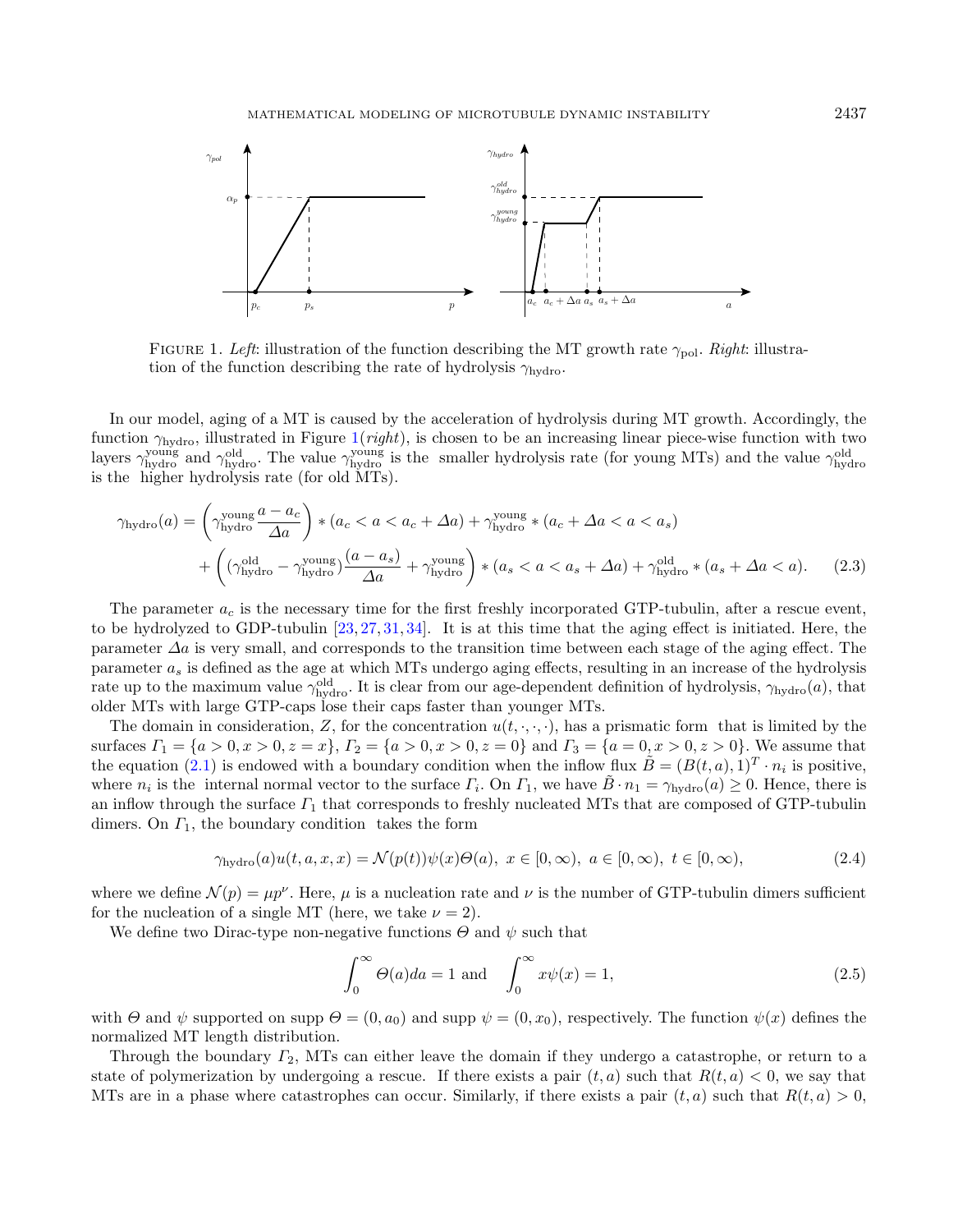### 2438 A. BARLUKOVA ET AL.

MTs are in the phase where rescues can occur. In contrast to the model of Hinow *et al.* [\[17\]](#page-22-10), we can have MTs in two of these phases simultaneously, due to the addition of the aging effect. In the case of a catastrophe, the flux  $B(t, a) \cdot n_2 = R(t, a)$  is negative, therefore we do not need boundary conditions for MTs that switch to a state of depolymerization. In the case of a rescue event, the flux  $\hat{B}(t, a) \cdot n_2$  is positive when  $R(t, a) > 0$ . We suggest that rescue events occur in a subset of the plane  $\Gamma_2$ , defined as the narrow stripe  $(0, a_0)$ , as we assumed in the previous case for the boundary condition on the surface  $\Gamma_1$ . Also, this makes sense, as there is no flux into the domain Z through the plane  $a = 0$ . To write the corresponding boundary condition, we make use of the Dirac-type function  $\Theta(a)$  and assume that MTs return to a state of polymerization with an age between  $(0, a_0)$ .

$$
R(t, a)u(t, a, x, 0) = \Theta(a)\lambda v(t, x), \text{ if } R(t, a) > 0, t \in [0, \infty), a \in [0, \infty), x \in [0, \infty)
$$
\n(2.6)

Here,  $\lambda$  characterizes the propensity for shrinking MTs to be rescued.

We remark that as  $\tilde{B} \cdot n_3 = 1$  is positive on the face  $\Gamma_3$ , then we do need to provide a condition on the inflow through  $\Gamma_3$ . Here, we impose u equal to zero such that

<span id="page-5-0"></span>
$$
u(t,0,x,z) = 0, \quad t \in [0,\infty), \ x \in [0,\infty), \ z \in (0,\infty). \tag{2.7}
$$

### 2.2. Models for shortening MTs, and the concentrations of free GTP- and GDP-tubulin

The equation for the density of shrinking MTs is given by

$$
v_t - \gamma_{\text{depol}} v_x = -\int_0^\infty R(t, a) u(t, a, x, 0) \, \text{d}a = -I_{v \to u}(t, x) + I_{u \to v}(t, x),\tag{2.8}
$$

where the parameter  $\gamma_{\rm depol}$  is the rate of depolymerization of MTs,

$$
I_{v \to u}(t,x) = \int_0^\infty R(t,a)^+ u(t,a,x,0) \, \mathrm{d}a \quad \text{and} \quad I_{u \to v}(t,x) = \int_0^\infty R(t,a)^- u(t,a,x,0) \, \mathrm{d}a.
$$

<span id="page-5-3"></span>Superscripts  $+$  and  $-$  are used to denote the operators

<span id="page-5-1"></span>
$$
x^{+} = \frac{1}{2} (x + |x|) \text{ and } x^{-} = \frac{1}{2} (-x + |x|).
$$
 (2.9)

The two terms on the right-hand side of [\(2.8\)](#page-5-0) correspond to the influx of MTs undergoing catastrophes and/or the outflux of MTs undergoing rescue events.

In [\[20\]](#page-23-4), it was shown that fluctuations in GTP-tubulin concentration is an important consideration when modeling MT dynamics. It is known that this quantity decreases due its consumption during MT growth and the MT nucleation process. Also, this quantity increases due to the recycling reaction of GDP-tubulin into GTP-tubulin. Thus, we say that the function  $p(t)$  satisfies the equation

<span id="page-5-2"></span>
$$
p_t = -\gamma_{\text{pol}}(p)I_{p \to u}(t) + \kappa q - \mathcal{N}(p),\tag{2.10}
$$

where

$$
I_{p\to u}(t) = \int\limits_{0}^{\infty} \int\limits_{0}^{\infty} \int\limits_{0}^{x} u(t, a, x, z) dz dx da
$$
 (2.11)

is the number of growing MTs,  $\kappa$  is the recycling rate of GDP- into GTP-tubulin (which we will continue to refer to as the GDP/GTP recycling rate), and  $\mathcal{N}(p)$  describes the uptake of GTP-tubulin due to nucleation.

The equation for free GDP-tubulin  $q(t)$  takes the form

$$
q_t = \gamma_{\text{depol}} I_{v \to q}(t) - \kappa q,\tag{2.12}
$$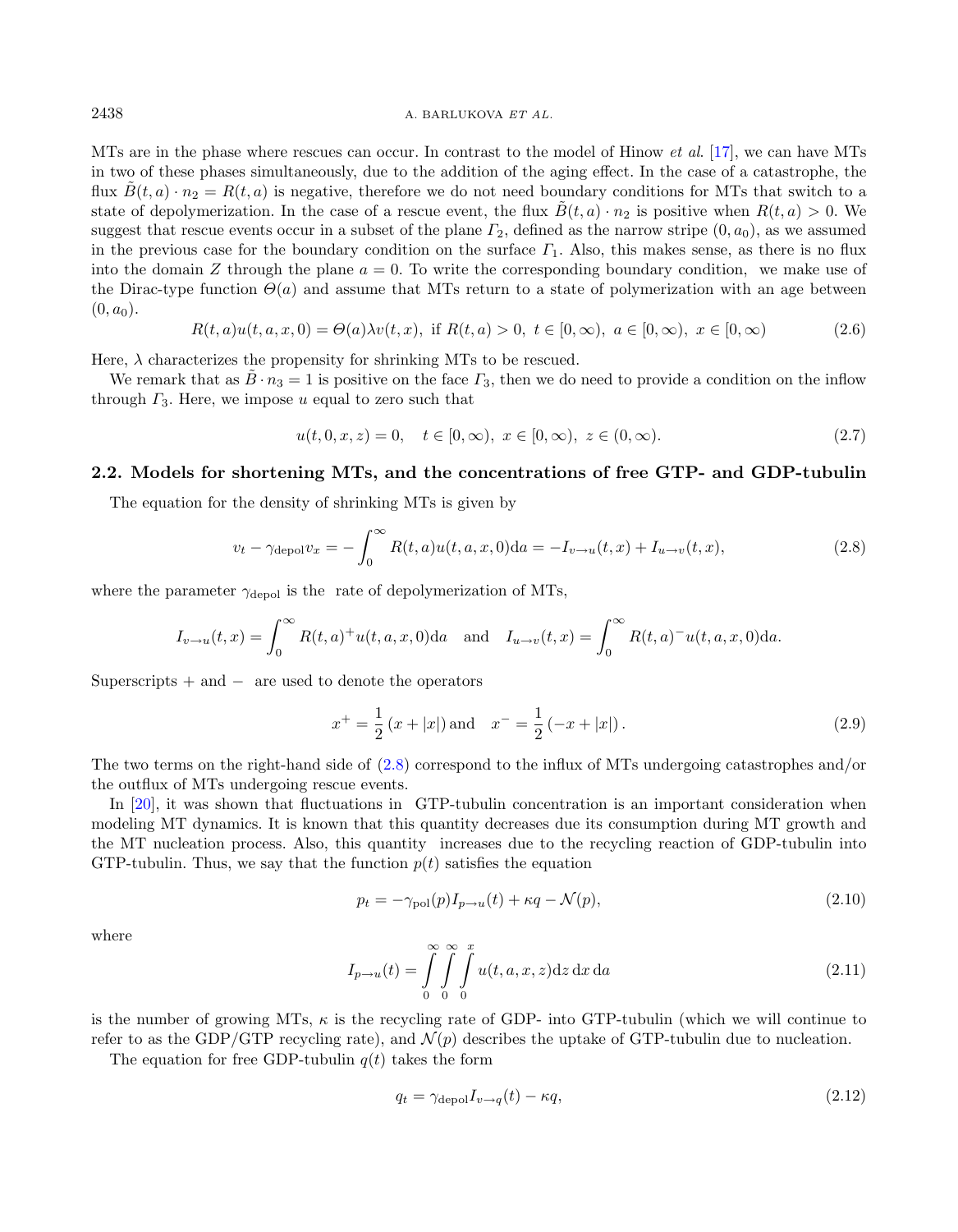where the first term corresponds to an inflow of GDP-tubulin from shortening MTs (which are assumed to only consist of GDP tubulin), and

<span id="page-6-1"></span>
$$
I_{v \to q}(t) = \int_{0}^{\infty} v(t, x) dx
$$
\n(2.13)

corresponds to the number of shortening MTs. The second term corresponds to GDP/GTP recycling. Here, we assume that there is a constant supply of chemical energy, so that the GDP/GTP recycling rate  $\kappa$  remains fixed for the entirety of each simulation.

## 2.3. Conservation of tubulin

From the model described by equations  $(2.1), (2.8), (2.10),$  $(2.1), (2.8), (2.10),$  $(2.1), (2.8), (2.10),$  $(2.1), (2.8), (2.10),$  $(2.1), (2.8), (2.10),$  $(2.1), (2.8), (2.10),$  and  $(2.12)$ , one can show that the total amount of tubulin in the system is conserved. A similar result was proven by Hinow et al. [\[17\]](#page-22-10). Lemma [2.1](#page-6-0) describes this property.

<span id="page-6-0"></span>Lemma 2.1 (Conservation of tubulin). The total mass of tubulin in the system, that is a sum of free GTPand GDP-tubulin, and the mass of tubulin contained in MTs is given by

$$
\chi(t) = p(t) + q(t) + L_v(t) + L_u(t),
$$

and is constant. That is,  $\chi'(t) = 0$ . Here,  $L_v(t) = \int_{0}^{\infty}$  $xv(t,x)dx$  is the total tubulin in shortening MTs and  $L_u(t) = \int_0^\infty$  $\int$ 0  $\int$ 0  $xu(t, a, x, z)dz$ ; dx da is the total tubulin in growing MTs.

### 2.4. Mathematical expressions for experimental observations

Here, we describe mathematical expressions for quantities that can be observed experimentally. Such expressions are important as they allow us to compare the results of our simulations with experimental results. The quantities we consider here are: the number of MTs in growing and shortening states, the catastrophe frequency (temporal and spatial-based), the average length of MTs in growing and shortening states, the average hydrolysis rate, and the decoration time.

• The number of MTs in states of polymerization and depolymerization at time t are

$$
I_{p\to v}(t)
$$
 and  $I_{q\to v}(t)$ .

These expressions are defined in equations  $(2.11)$  and  $(2.13)$ .

• The average temporal-based catastrophe frequency (in  $min^{-1}$ ) is

$$
F_{\text{cat}}^{\text{temp}}(t) = \frac{\int_{0}^{\infty} \int_{0}^{t} \frac{1}{a} \mathbf{1}_{R(t,a) < 0} u(t,a,x,0) \, da \, dx}{\int_{0}^{\infty} \int_{0}^{t} \mathbf{1}_{R(t,a) < 0} u(t,a,x,0) \, da \, dx}.
$$

where  $1_A$  stands for the characteristic function of the set A. In experiment, the average time-based catastrophe frequency can be defined as the total number of catastrophe events divided by the total time MTs spend growing (averaged over a population of MTs).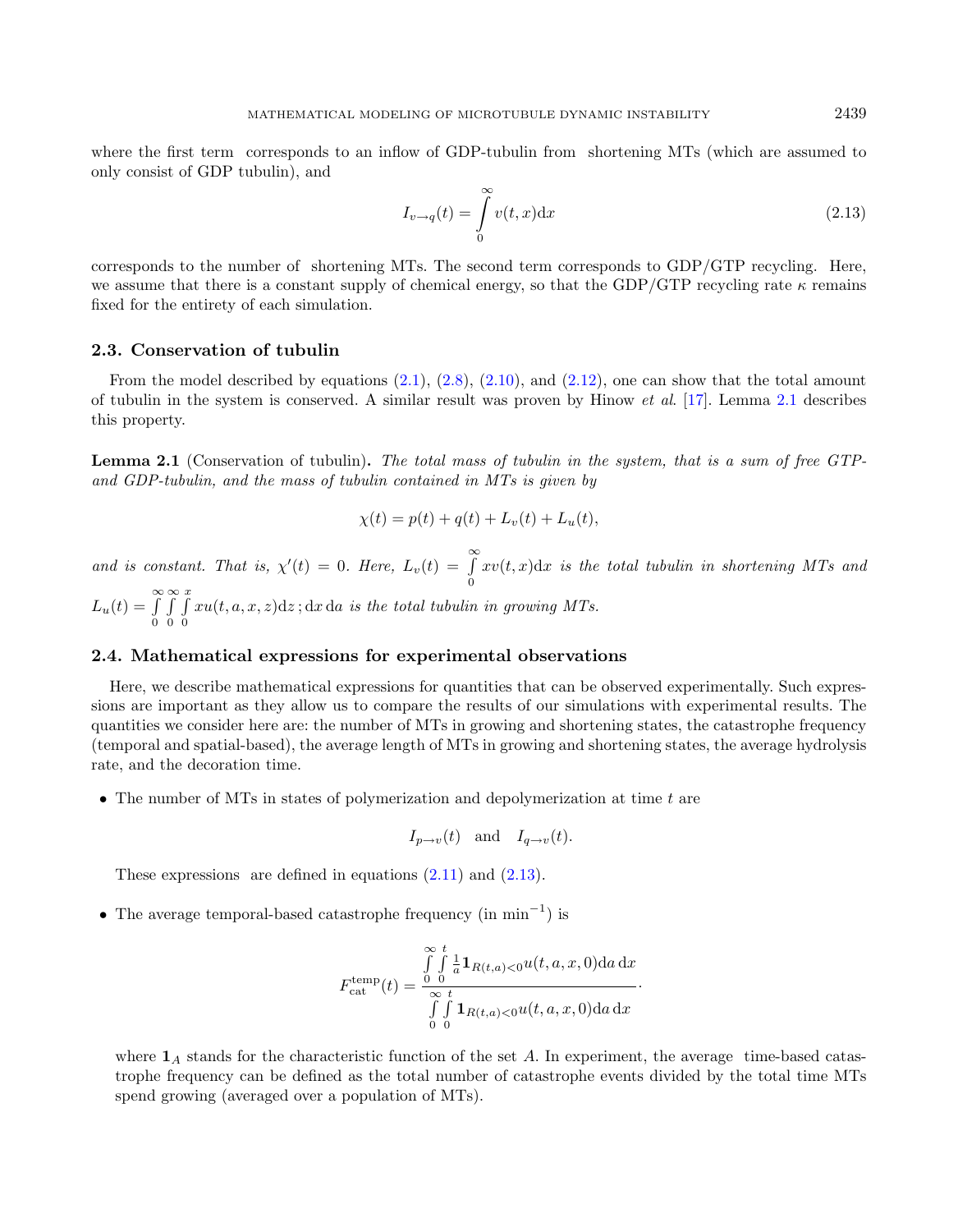• The average spatial-based catastrophe frequency (in  $\mu$ m<sup>-1</sup>) is

$$
F_{\text{cat}}^{\text{spa}}(t) = \frac{\int_{0}^{\infty} \int_{0}^{t} \frac{1}{\int_{0}^{a} \gamma_{\text{pol}}(t-a+s) \, ds} \mathbf{1}_{R(t,a) < 0} u(t,a,x,0) \, da \, dx}{\int_{0}^{\infty} \int_{0}^{t} \mathbf{1}_{R(t,a) < 0} u(t,a,x,0) \, da \, dx}.
$$

Note that  $\int_0^a \gamma_{pol}(t-a+s)ds$  is the increase in length of a MT at time t from time  $t-a$  (time from rescue). Experimentally, the length-based catastrophe frequency is defined as the total number of catastrophe events divided by the length to which MTs grow before undergoing a catastrophe.

• The average length of MTs in states of polymerization and depolymerization, and the average length of the MT GTP-cap (in  $\mu$ m) are given by

$$
L_u^{\text{av}}(t) = \frac{L_u(t)}{I_{p \to u}(t)}, \quad L_v^{\text{av}}(t) = \frac{L_v(t)}{I_{q \to v}(t)}, \quad \text{and} \quad L_{\text{cap}}^{\text{av}}(t) = \frac{\iiint z u(t, a, x, z) \, \text{d}a \, \text{d}z \, \text{d}x}{I_{p \to u}(t)},
$$

where  $L_u(t)$  and  $L_v(t)$  are described in Lemma [2.1.](#page-6-0)

• The average rate of hydrolysis for the population of MTs in a state of polymerization (in  $\mu$ m min<sup>-1</sup>) is

$$
\gamma_{\text{hydro}}^{\text{av}}(t) = \frac{\iiint \gamma_{\text{hydro}}(a)u(t, a, x, z) da dz dx}{I_{p \to u}(t)}.
$$

• The decoration time (in seconds) is

$$
T_{\text{deco}}(t) = \frac{L_{\text{cap}}^{\text{av}}(t)}{\gamma_{\text{pol}}(p(t))}.
$$

In particular, the decoration time is the mean time required for GTP-tubulin to be hydrolyzed to GDPtubulin after incorporation into a MT [\[13\]](#page-22-15). In biological experiments [\[23,](#page-23-15)[34\]](#page-23-14) and in our simulations, such a quantity is evaluated at steady-state.

# <span id="page-7-1"></span>3. Numerical details

In this section, we outline the numerical details of our modeling approach. A detailled description of the scheme is given in appendix. In Section [3.1,](#page-7-0) we describe how to determine units for all model parameters. Finally, in Section [3.2,](#page-8-0) we describe how to determine appropriate ranges for all model parameters.

# <span id="page-7-0"></span>3.1. Parameter units

In our model, quantities for GTP- and GDP-tubulin  $(p \text{ and } q)$  have units of measure in  $\mu$ M (micromole per liter), while MT length  $x$  and GTP-cap size  $z$  are measured in  $\mu$ m (micrometer). For simulations, we must convert these quantities to similar units of measure. In particular, we convert  $\mu$ M to  $\mu$ m · L<sup>-1</sup>. In 1 $\mu$ mol of tubulin there are  $10^{-6} \times N_A = 6.022 \times 10^{17}$  molecules of tubulin, where  $N_A$  is the Avagadro constant.

Here, we approximate a MT as a single protofilament. To use the parameters of kinetics measured for a MT with 13 protofilaments, we assume that a unit of length in the model is given by

$$
l_{\text{unit}} = 8.12 \times 10^{-3} / 13 = 6.2462 \times 10^{-4} [\mu \text{m}],
$$

where 8.12 nm is the approximate length of one dimer. Thus, the factor of conversion from  $\mu$ mol to  $\mu$ m is

$$
conv = (6.022 \times 10^{17} \times l_{\text{unit}}) = 3.76 \times 10^{14} \mu \text{m} \cdot \text{L}^{-1}, \tag{3.1}
$$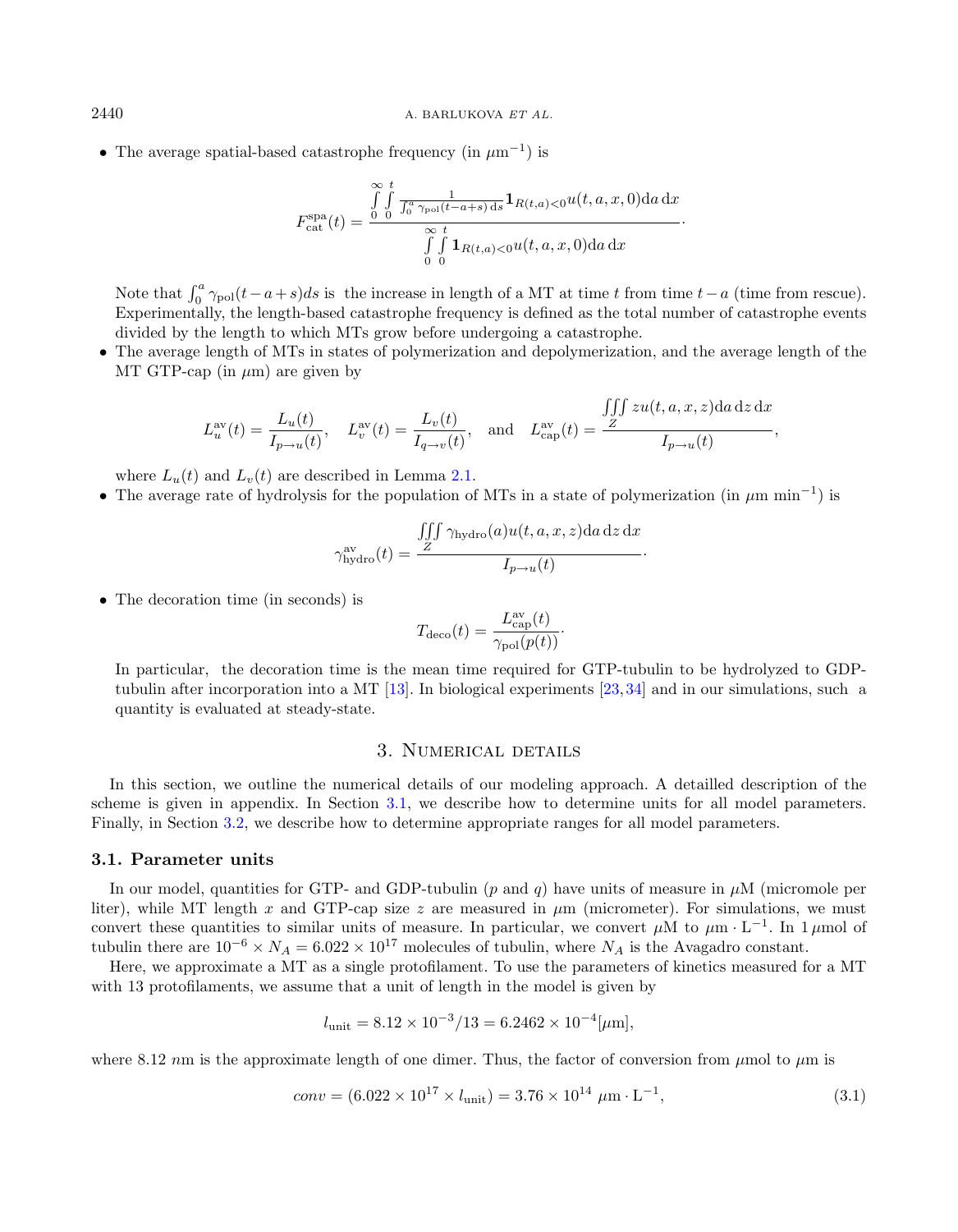| Parameter                   | Values                                | Meaning                                                  | Source             |
|-----------------------------|---------------------------------------|----------------------------------------------------------|--------------------|
| $p_c$                       | $0-3 \mu M$                           | Critical tubulin concentration                           | 28                 |
| $p_s$                       | 12–18 $\mu$ M                         | Saturation tubulin concentration                         | This paper]        |
| $\alpha_{\rm pol}$          | $25-40 \frac{\mu m}{\mu M \cdot min}$ | Growth rate parameter                                    | $[34],$ This paper |
| $a_c$                       | $1.2 - 9$ s                           | The age at which MTs undergo the first hydrolysis        | $\left  23\right $ |
|                             |                                       | after tubulin incorporation                              |                    |
| $a_s$                       | $12 - 60$ s                           | The age at which MTs undergo a maximum hydrolysis effect | 34                 |
| $\Delta a$                  | $6\times10^{-3}$ s                    | Time between the minimum and maximum aging effect        | [This paper]       |
| young<br><sup>Y</sup> hydro | 3-7 $\frac{\mu m}{\text{min}}$        | Hydrolysis rate of young MT (normal hydrolysis rate)     | [This paper]       |
| →old<br>γhydro              | 4-10 $\frac{\mu m}{\text{min}}$       | Hydrolysis rate of old MTs $(i.e.$ aging effect)         | This paper         |
| $\gamma_{\rm depol}$        | $3-36 \frac{\mu m}{\text{min}}$       | Rate of depolymerization                                 | 34                 |
| $\lambda$                   | $3-10 \frac{1}{2}$<br>min             | Rescue rate                                              | $\vert 18 \vert$   |
| $\boldsymbol{\mu}$          | $5.9 \times 10^{-3}$<br>$\mu$ M·min   | Nucleation parameter                                     | $\vert17\rangle$   |
| $\kappa$                    | $0.5 - 10$<br>$\frac{1}{\min}$        | $GDP/GTP$ recycling rate                                 | $\vert 17 \vert$   |

<span id="page-8-1"></span>Table 1. List of parameters and their values used as model input.

and estimates the number of MTs contained within a cell of MT concentration equal to  $1\mu$ M. We assume that the range of a MT length is between 20 and 100  $\mu$ m [\[15\]](#page-22-16). By using the factor of conversion [\(3.1\)](#page-7-1), this range can be expressed as a concentration between  $3.76 \times 10^{12} - 1.88 \times 10^{13}$  MTs per liter.

To make an assessment of the concentration of MTs, consider a cell of cylindrical form with radius  $10 \mu m$ and height  $2 \mu m$ . The volume of such a cell is

$$
\pi \times 10^2 \times 2 \mu m^3 = 600 \,\mu m^3 = 6 \times 10^{-16} \text{m}^3 = 6 \times 10^{-13} \text{ L}.
$$

Thus, within this volume a concentration of tubulin equal to  $1 \mu$ M corresponds to approximately 2 − 10 MTs.

### <span id="page-8-0"></span>3.2. Choice of parameter ranges

The dynamics of the system is driven by the set of parameters

$$
p_c,\,p_s,\,\alpha_{\rm pol},\,a_c,\,a_s,\,\varDelta a,\,\gamma^{\rm young}_{\rm hydro},\,\gamma^{\rm old}_{\rm hydro},\,\gamma_{\rm depol},\,\lambda,\,\mu,\,\kappa.
$$

These parameters, as well as their range of values and meaning are listed in Table [1.](#page-8-1)

From biological observations of MTs dynamics, it is possible to define ranges for some of the model parameters described in Table [1.](#page-8-1) In particular, values for the parameters  $p_c$ ,  $\gamma_{\rm depol}$ ,  $a_s$ , and  $a_c$  can be found in the literature. The other parameters can be estimated by obtaining appropriate values for quantities that can be directly compared with experiment. These quantities include the MT growth rate, catastrophe frequencies, and the length of the EB1-GTP cap at equilibrium [\[18\]](#page-22-14). From here on, we refer to these quantities as the *simulated* observables.

The rate of depolymerization  $\gamma_{\rm depol}$  is directly linked to the shortening rate, where its range (in the absence of drugs) is between  $3-36 \ \mu \text{m min}^{-1}$  [\[34\]](#page-23-14).

The range for  $p_c$  is described in [\[28\]](#page-23-17) and is found to be between 0–3  $\mu$ m L<sup>-1</sup>. The other parameters that define  $\gamma_{pol}$  (see Eq. [\(2.2\)](#page-3-1)), are not found experimentally. However, we do have information for the MT growth rate at equilibrium  $\gamma_{\text{pol}}(p^{\infty})$ . In particular, in one study (which we will use to calibrate our model), this rate is found to be between  $3-7 \mu m \text{ min}^{-1}$  [\[34\]](#page-23-14). To obtain desired MT growth rates (as we will show later in the Results Section), we choose  $\alpha_{pol}$  to be between 25–40  $\mu$ m min<sup>-1</sup>  $\mu$ M<sup>-1</sup> and  $p_s$  to be between 12 – 18  $\mu$ m L<sup>-1</sup>.

For the parameters defining the rate of hydrolysis  $\gamma_{\text{hydro}}$  (recall Eq. [\(2.3\)](#page-4-1)) we choose  $a_c$  to be between  $0.02 - 0.15$  min [\[23\]](#page-23-15). The parameter  $a_s$  can be estimated using data taken from kymographs (see Fig. [2,](#page-9-0) Ref. [\[34\]](#page-23-14)), and ranges between 12 − 60 seconds. A kymograph is used to show the growth trajectory of a single MT *in vitro*, and is read from top to bottom. We see that each MT (shown in the left and center panel of Fig. [2\)](#page-9-0)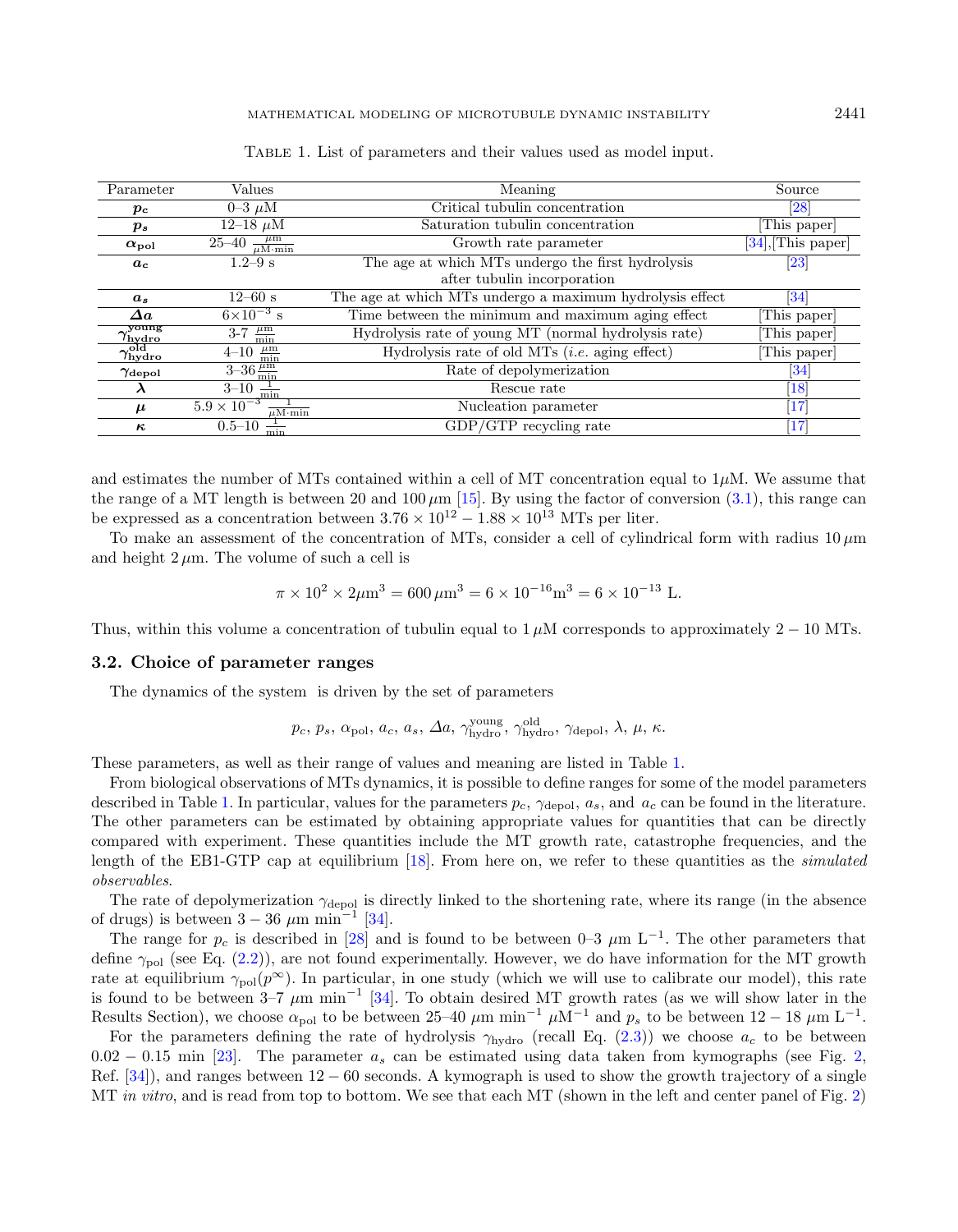<span id="page-9-0"></span>

Figure 2. Kymographs that highlight growth and shortening of a single MT. MT tips are highlighted by green fluorescent protein (GFP) tagged EB3 [\[34\]](#page-23-14). Left: a kymograph of a GFP EB3-tip tracking assay in the absence of drugs. Experimental conditions are: GFP EB3: 75  $\mu$ M, cowtubulin: 15  $\mu$ M, KCl: 50  $\mu$ M, temp: 37°C. Center: a kymograph in the presence of a low concentration of paclitaxel 100  $\mu$ M. A time-dependent decrease of the EB-stabilizing cap is observed. Right: a graphical illustration of the kymographs shown in  $(left)$  and  $(center)$ .

grows at a relatively constant rate, while undergoing a number of shortening events. The left panel of Figure [2](#page-9-0) illustrates a MT in a control setting [\[34\]](#page-23-14), while the center panel illustrates a MT growing in the presence of paclitaxel, a MT stabilizing drug. Here, you can see that the MT grows to a longer length over a shorter period of time in the presence of paclitaxel. The right panel is a cartoon illustration used to highlight the change in the slope of the MT growth curve when paclitaxel is added.

Numerical simulations show that the mean rate of hydrolysis is very close to the equilibrium growth rate. Thus, we calibrate  $\gamma_{\text{hydro}}^{\text{young}}$  and  $\gamma_{\text{hydro}}^{\text{old}}$  according to the growth rates given in the literature [\[34\]](#page-23-14). That is, we choose the ranges  $3 - 7 \mu m \text{ min}^{-1}$  and  $4 - 10 \mu m \text{ min}^{-1}$  for  $\gamma_{\text{hydro}}^{\text{pous}}$  and  $\gamma_{\text{hydro}}^{\text{old}}$ , respectively.

The parameter  $\lambda$  (propensity of rescue) is not directly linked to the rescue frequency as estimated in biological experiments [\[18\]](#page-22-14). We adjust this parameter to be  $5-10$  min<sup>-1</sup> by obtaining a value for the catastrophe frequency at equilibrium that is similar to experiment [\[34\]](#page-23-14).

The value of  $\mu = 5.9 \times 10^{-3} \mu M^{-1}$  min<sup>-1</sup> is taken from [\[17\]](#page-22-10). Also, we examine a wide range of values for the GDP/GTP recycling parameter  $\kappa$ , choosing values between  $0.5 - 10$  min<sup>-1</sup>.

# 4. Results

First, in Section [4.1,](#page-9-1) we describe results of MT dynamics using parameters similar to those found in experimental settings. We show that our simulation results are consistent with experiment and refer to this test as our control. Then, in Section [4.2,](#page-11-0) we vary model parameters to show which parameters play a significant role in altering MT dynamics.

# <span id="page-9-1"></span>4.1. A control test: in silico observations

The values for model parameters used in our reference test (simulated control test) are listed in Table [2.](#page-10-0) As a comparison to experiment, we list simulated values for the MT growth rate and the spatial and temporal catastrophe frequencies in Table [3,](#page-10-1) alongside their corresponding experimental values determined by Pagano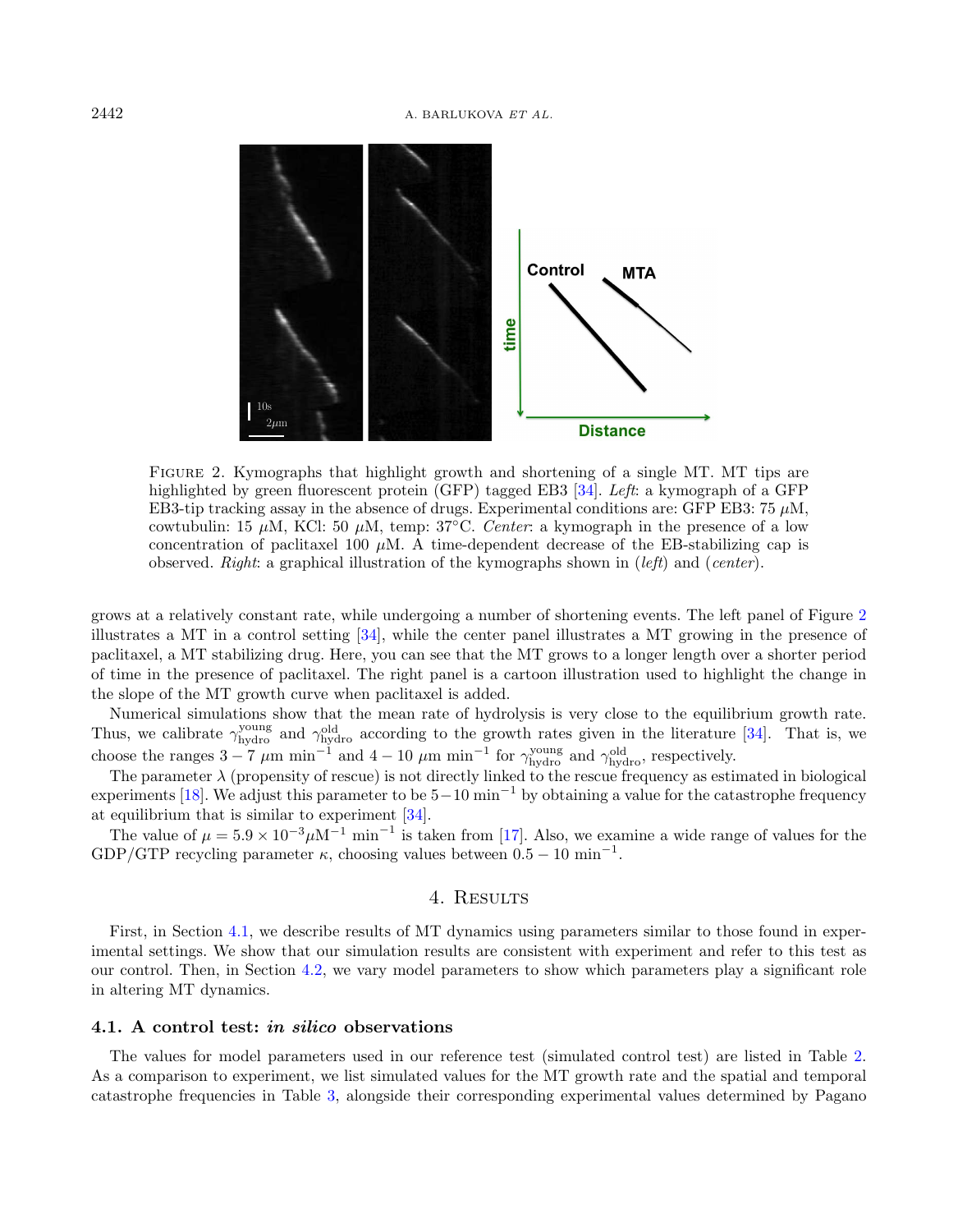| Parameter | $p_c$ | $p_s$     | $\alpha_{\rm pol}$                              | $a_c$       | $a_s$ | òа                                      | $\gamma_{\rm hydro}^{\rm young}$ | $\gamma_{\rm hydro}^{\rm old}$ |
|-----------|-------|-----------|-------------------------------------------------|-------------|-------|-----------------------------------------|----------------------------------|--------------------------------|
| SI units  | иΜ    | $\mu$ M   | $\mu$ m min <sup>-1</sup> $\mu$ M <sup>-1</sup> | S           | s     | S                                       | $\mu$ m min <sup>-1</sup>        | $\mu m$ min <sup>-1</sup>      |
| Value     |       | 15        | 32                                              |             | 60    | $6 \times 10^{-3}$                      | 3.7                              | 4.3                            |
|           |       | Parameter | $\gamma_{\rm depol}$                            |             |       |                                         | $\kappa$                         |                                |
|           |       | SI units  | $\mu$ m min <sup>-1</sup>                       | $\min^{-1}$ |       | $\mu$ M <sup>-1</sup> min <sup>-1</sup> | $\min^{-1}$                      |                                |
|           |       | Value     | 19                                              |             |       | $5.9e-3$                                |                                  |                                |

<span id="page-10-1"></span><span id="page-10-0"></span>Table 2. Parameters for the "control" test.

|  |  |  |  |  | TABLE 3. Comparison of model output with experimental data. |  |
|--|--|--|--|--|-------------------------------------------------------------|--|
|--|--|--|--|--|-------------------------------------------------------------|--|

|                           | $\gamma_{\rm pol}(p^\infty)$                   | $\gamma$ depol             | $E^{\text{temp}}$<br>cat. | $E^{\text{spa}}$<br>cat |
|---------------------------|------------------------------------------------|----------------------------|---------------------------|-------------------------|
| SI units                  | $[\mu m \; \text{min}^{-1} \mu \text{M}^{-1}]$ | $[\mu m \text{ min}^{-1}]$ | $\min^{-1}$               | $\mu$ m <sup>-1</sup>   |
| Experimental control [34] | 3.87                                           | 19.09                      | .72                       | 0.42                    |
| Simulated "control" test  | $3.23\,$                                       | 19(fixed)                  | 1.88                      | 0.58                    |

et al. [\[34\]](#page-23-14). From this table, we see that the output of the control test is consistent with biological observations. As stated previously, the parameters  $a_s$ ,  $\gamma_{depoly}$ , as well as the initial condition of the simulation are the taken from the experiment of Pagano et al. [\[34\]](#page-23-14). All other model parameter inputs were not directly taken from the experiment of Pagano et al. [\[34\]](#page-23-14), since they were not recorded. However, we selected each parameter from a range of values that have been recorded in similar experiments. Values were selected to calibrate our model, so that our model output matches that of Pagano et al. [\[34\]](#page-23-14).

For all numerical simulations that follow, we choose initial conditions  $p(0) = 15 \mu M$ ,  $q(0) = 0$ ,  $v(0, \cdot) = 0$ , and  $u(0, \cdot, \cdot, \cdot) = 0$ . We choose these conditions since in most in vitro experiments, MTs are grown in systems comprised of purely free GTP-tubulin [\[3,](#page-22-17) [10,](#page-22-18) [25\]](#page-23-18). Also, in all numerical tests carried out, including the control test, nucleation of MTs is switched off (*i.e.*,  $\mu = 0$ ) at  $t = 15$  min to avoid the influence of this parameter in our analysis. Switching off nucleation also makes sense from a biological point of view, as it is often the case that nucleation stops in in vitro experiments after some time when much of free GTP-tubulin is used up (after the polymer mass increases to a sufficiently high value).

The other simulated observables of MT dynamics at the equilibrium state, such as the average rate of hydrolysis, the average GTP-cap length and the GTP-tubulin decoration time, as well as the simulated observables summarized in Table [3](#page-10-1) (the MT growth rate and the catastrophe frequencies), are summarized in the first rows of Tables [4](#page-11-1) and [5.](#page-13-0)

Figure [3](#page-12-0) corresponds to the simulation output for our control test. The curves from Figures [3a](#page-12-0), [3c](#page-12-0), [3d](#page-12-0) and [3f](#page-12-0) show that the system reaches an equilibrium state after a short period of time. Figure [3b](#page-12-0) illustrates that the average lengths of both growing and shortening MT populations are less than 50  $\mu$ m, and the average GTP cap becomes very small, reaching an equilibrium during the second part of simulation  $(t > 15 \text{ min})$ . This agrees with experimental data [\[15,](#page-22-16)[35\]](#page-23-3). In Figure [3f](#page-12-0), we illustrate the decoration time. We split the graph into two pieces to more easily visualize the results *(i.e., the values in the first part of the simulation are much larger than those* in the second part of the simulation). The value at equilibrium (approximately 10 s), is close to what has been observed experimentally [\[34\]](#page-23-14).

In Figure [3e](#page-12-0), we plot three curves that correspond to the rate of MT polymerization, the average rate of GTP hydrolysis, and the ratio of the temporal to spatial catastrophe frequencies (which we denote as Temp-to-Spa frequency ratio). The two curves that correspond to the growth rate and the Temp-to-Spa frequency ratio coincide for much of the simulation, as we expected, confirming our choice of formulae for both frequencies.

Also, from Figure [3e](#page-12-0), we observe a relationship between the rate of polymerization and the rate of hydrolysis. That is, the relative difference  $(\gamma_{pol}-\gamma_{hydro}^{av})/\gamma_{pol}$  between the mean growth rate and the mean rate of hydrolysis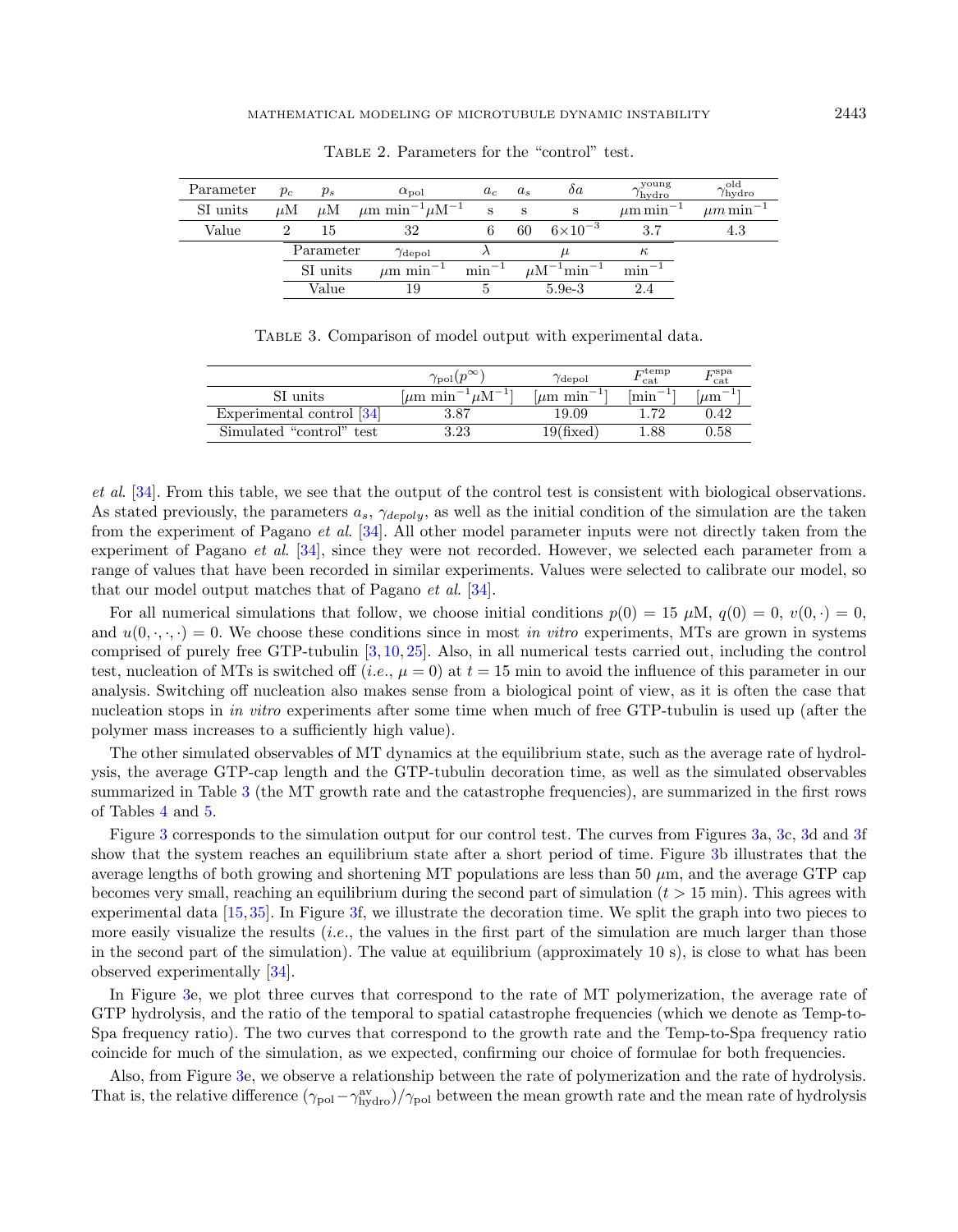|                                                                                                               | $\gamma_{\rm pol}(p^\infty)$ |           |              | $\gamma_\text{hydro}^\text{av}$ | av<br>$\gamma_{\rm hydro} - \gamma_{\rm pol}$ |
|---------------------------------------------------------------------------------------------------------------|------------------------------|-----------|--------------|---------------------------------|-----------------------------------------------|
| simulated ctrl                                                                                                |                              | 3.23      | 3.65         |                                 | $\gamma_{\rm pol}$<br>13%                     |
| param changed                                                                                                 |                              |           |              |                                 |                                               |
| from ctrl                                                                                                     | value                        | change    | value        | change                          | value                                         |
| $a_c = 1.2 \perp$                                                                                             | $3.43$ ↑                     | $6.2\%$   | $3.89$ ↑     | $6.6\%$                         | 13.4%                                         |
| $a_c=9$ $\uparrow$                                                                                            | $3.13 \downarrow$            | $-3.1\%$  | $3.54 \perp$ | $-3.0\%$                        | 13.1%                                         |
| $a_s = 12 \downarrow$                                                                                         | $3.47$ ↑                     | $7.1\%$   | $3.94$ ↑     | $7.9\%$                         | 13.5%                                         |
| $\frac{\gamma_{\text{hydro}}^{\text{old}}}{\gamma_{\text{hydro}}^{\text{young}}=6.7 \uparrow}_{\text{hydro}}$ | $3.53$ ↑                     | $9.3\%$   | $4.00$ ↑     | 9.6%                            | 13.3%                                         |
|                                                                                                               |                              |           |              |                                 |                                               |
| $\gamma^{\rm out}_{\rm hydro} = 7.3$ ↑                                                                        | $5.34$ ↑                     | $65.3\%$  | $6.04$ ↑     | $65.5\%$                        | 13.1\%                                        |
| $a_s = 12 \downarrow$                                                                                         |                              |           |              |                                 |                                               |
| $\gamma_{\rm hydro}^{\rm old} = 7.3$ †                                                                        | $5.30$ ↑                     | 64.0%     | $6.0$ ↑      | $64.3\%$                        | 13.2%                                         |
| $\gamma_{\rm depol}=9\downarrow$                                                                              | $2.81 \perp$                 | $-13\%$   | $3.59 \perp$ | $-1.6\%$                        | 27.8%                                         |
| $\gamma_{\rm depol}=29\uparrow$                                                                               | $3.48$ ↑                     | $7.7\%$   | $3.79$ ↑     | 3.8 %                           | $8.9\%$                                       |
| $\lambda = 10$ 1                                                                                              | 2.67                         | $-17.3\%$ | $3.37 \perp$ | $-7.7\%$                        | $26.2\%$                                      |
| $\lambda = 3$                                                                                                 | $3.57$ ↑                     | $10.5\%$  | $3.86$ ↑     | 5.7%                            | $8.1\%$                                       |
| $\alpha_{\rm pol} = 25 \downarrow$                                                                            | 3.23                         | $0\%$     | 3.65         | $0\%$                           | 13.0%                                         |
| $\alpha_{\rm pol} = 40$ ^                                                                                     | 3.23                         | $0\%$     | 3.65         | $0\%$                           | 13.0%                                         |
| $p_s = 4 \sqrt{ }$                                                                                            | 3.23                         | $0\%$     | 3.65         | $0\%$                           | 13.0%                                         |
| $p_s = 4 \downarrow$                                                                                          |                              |           |              |                                 |                                               |
| $\alpha_{\rm pol} = 5 \downarrow$                                                                             | 3.23                         | $0\%$     | 3.65         | $0\%$                           | $13.0\%$                                      |
| $\kappa = 10$                                                                                                 | 3.22                         | $0\%$     | 3.65         | $0\%$                           | 13.3%                                         |
| $\kappa = 0.5$ .                                                                                              | 3.23                         | $0\%$     | 3.66         | $0\%$                           | 13.3%                                         |

<span id="page-11-1"></span>Table 4. Changes in simulated observables: growth rate and GTP hydrolysis rate at steady-state.

appears to be small and almost constant (see values in Tab. [4\)](#page-11-1), suggesting some kind of regulation of one parameter by the other.

# <span id="page-11-0"></span>4.2. Influence of the parameter variation on MT dynamics

After completing the model calibration, we study the influence of each parameter on MT dynamics. As stated previously, the first row in Tables [4](#page-11-1) and [5](#page-13-0) correspond to the simulated observables obtained from our control test. Each of the following rows of Tables [4](#page-11-1) and [5](#page-13-0) correspond to a numerical test where we change one or multiple values of the parameters from its control value at  $t = 15$  min. The list of parameter changes (an increase or decrease) are given in the first column, while each row shows the results of the parameter changes (changes from control values are shown as percent changes). Using the information in Tables [4](#page-11-1) and [5,](#page-13-0) we are able to distinguish which parameter (or group of parameters) has a strong effect on MT dynamics.

In Table [4,](#page-11-1) we show how changes in various model parameters (increases and decreases) affect both the MT growth rate  $\gamma_{\text{pol}}$  and the hydrolysis rate  $\gamma_{\text{hydro}}^{\text{av}}$  at equilibrium. The changes in the parameters of  $a_c$ ,  $a_s$  and in the rates  $\gamma_{\text{hydro}}^{\text{pung}}$  and  $\gamma_{\text{hydro}}^{\text{old}}$  result in the change in average GTP-hydrolysis rate which is expected. Interestingly, the relative difference between average GTP-hydrolysis rate and the growth speed is affected very little (as shown in the last column of Tab. [4\)](#page-11-1) for these cases. This result suggests that the growth rate is regulated by the resulting average GTP hydrolysis rate. The relative difference between these two values (as shown in the last column of Tab. [4\)](#page-11-1) is affected very little by changes in most of the parameters, except for changes to the rate of MT depolymerization  $\gamma_{\rm depol}$  and the propensity of rescues  $\lambda$ . Here, it is shown that, this difference significantly decreases when the rate of depolymerization decreases or the rescue frequency increases.

The results of Table [5](#page-13-0) show that changes to the parameter of critical age  $a_c$  have a significant influence on MT dynamics. In particular, a decrease in this parameter to 1.2s (from 6s) increases the time based catastrophe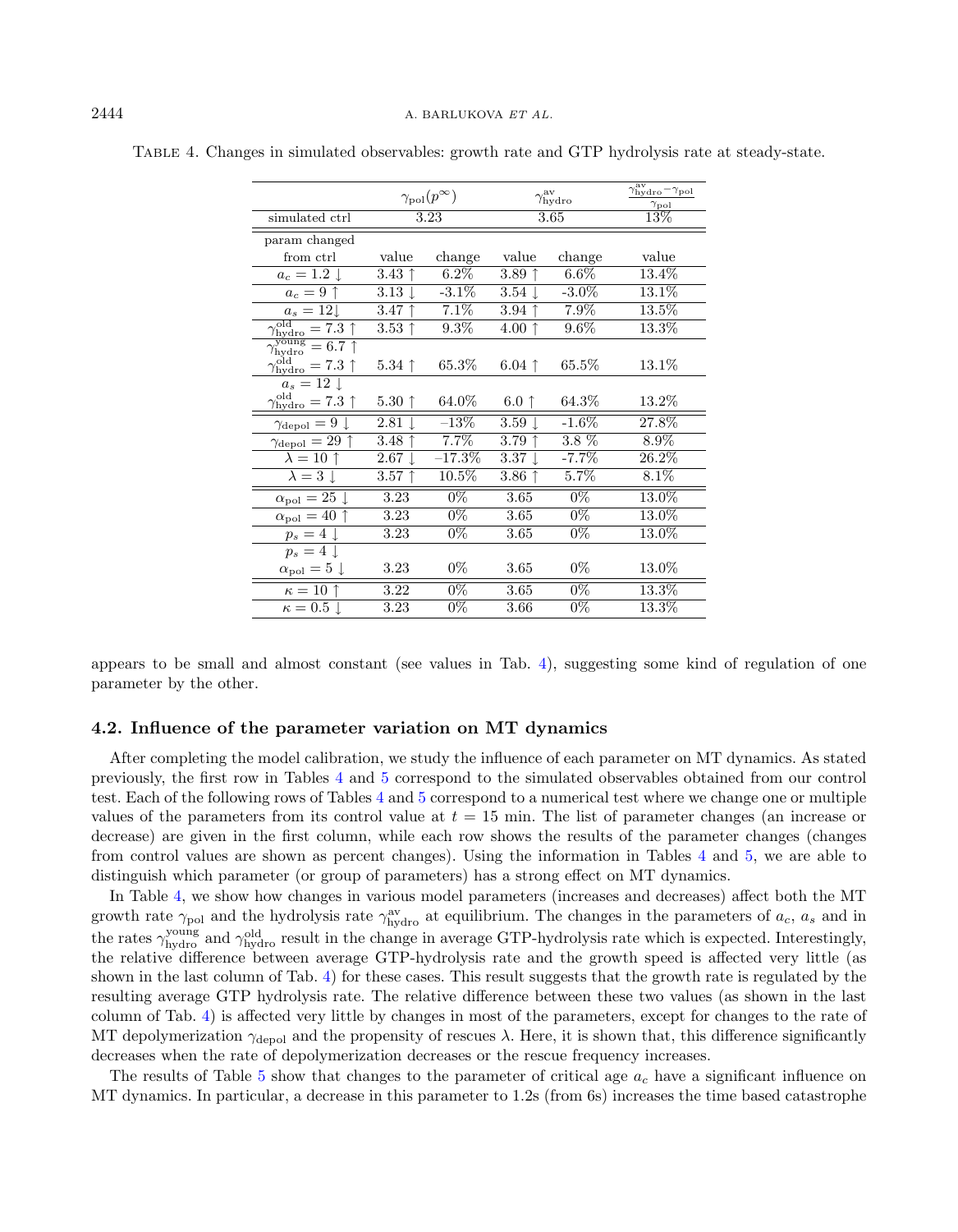

<span id="page-12-0"></span>Figure 3. Numerical output of the model. (a) Time evolution of the total amount of tubulin in growing MTs,  $(t \to L_u(t))$  and shortening MTs  $(t \to L_v(t))$ , total length of GDP zone in growing MT population u, total amount of free GTP-tubulin  $(t \to p(t))$ , and of free GDPtubulin  $(t \rightarrow q(t))$ ; (b) evolution of averaged lengths for both populations of MTs and the average length of the GDP zone; (c) the temporal catastrophe frequency over time; (d) the spatial catastrophe frequency over time; (e) the growth rate of MTs, the Temp-to-Spa frequency ratio, and the average rate of GTP hydrolysis; (f) the MT decoration time (split in two pieces).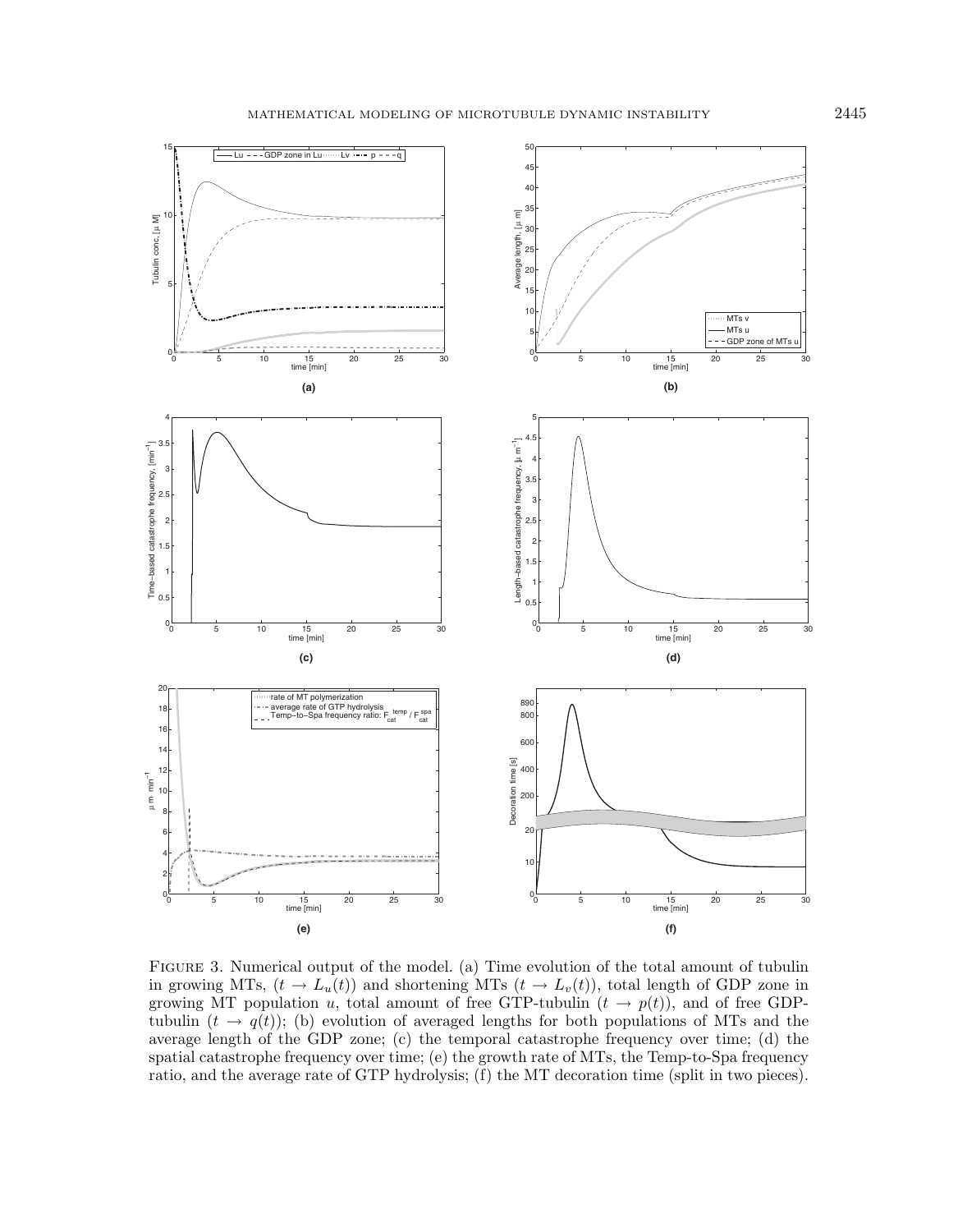|                                                                                                | $F_{\text{cat}}^{\text{temp}}, \, [\text{min}^{-1}]$ |           | $F_{\mathrm{cat}}^{\mathrm{spa}},\,[\mu m^{-1}]$ |           | $L_{cap}^{av},[\mu m]$ |           | $T_{deco}$ , [s]  |           |
|------------------------------------------------------------------------------------------------|------------------------------------------------------|-----------|--------------------------------------------------|-----------|------------------------|-----------|-------------------|-----------|
| simulated ctrl                                                                                 | 1.88                                                 |           | 0.58                                             |           | 0.45                   |           | 8.46              |           |
| param changed                                                                                  |                                                      |           |                                                  |           |                        |           |                   |           |
| from ctrl                                                                                      | value                                                | change    | value                                            | change    | value                  | change    | value             | change    |
| $a_c = 1.2 \downarrow$                                                                         | $3.03$ ↑                                             | $61,2\%$  | $0.88$ ↑                                         | 51.7%     | 0.25                   | $-44.4\%$ | 4.39              | $-48.1\%$ |
| $a_c = 9$                                                                                      | $1.61 \perp$                                         | $-14.4\%$ | $0.51 \perp$                                     | $-12\%$   | $0.53$ ↑               | 17.8%     | $10.20$ 1         | 20.6%     |
| $a_s=12\sqrt{1}$                                                                               | 1.89                                                 | $0.5\%$   | $0.54 \perp$                                     | $-7\%$    | 0.46                   | $2.2\%$   | $7.96 \perp$      | $-5.9\%$  |
| $\frac{\gamma_{\text{hydro}}^{\text{old}}}{\gamma_{\text{hydro}}^{\text{young}}=6.7 \uparrow}$ | $2.20$ ↑                                             | 17%       | $0.62$ ↑                                         | $7\%$     | $0.50$ ↑               | 11.1%     | $8.44 \downarrow$ | $-0.2\%$  |
|                                                                                                |                                                      |           |                                                  |           |                        |           |                   |           |
| $\gamma_{\rm hydro}^{\rm old} = 7.3$ †                                                         | $2.38$ ↑                                             | 26.6%     | $0.45 \downarrow$                                | $-22.4\%$ | $0.54$ ↑               | 20\%      | $6.09 \downarrow$ | $-28\%$   |
| $a_s = 12 \downarrow$                                                                          |                                                      |           |                                                  |           |                        |           |                   |           |
| $\gamma_{\text{hydro}}^{\text{old}} = 7.3$ ↑                                                   | $1.84 \downarrow$                                    | $-2.1\%$  | $0.35 \downarrow$                                | $-39.7\%$ | $0.63$ ↑               | $40\%$    | $7.18 \downarrow$ | $-15.1\%$ |
| $\gamma_{\rm depol}=9\downarrow$                                                               | $2.96$ ↑                                             | 57.4%     | $1.05$ ↑                                         | 81\%      | 0.33                   | $-26.7\%$ | $6.99 \perp$      | $-17.4\%$ |
| $\gamma_{\rm depol} = 29$ ^                                                                    | $1.54 \downarrow$                                    | $-18%$    | $0.44 \downarrow$                                | $-24.1\%$ | 0.49                   | 8.9%      | $8.49$ ↑          | 0.4%      |
| $\lambda = 10$ 1                                                                               | $2.57$ ↑                                             | 36.7%     | $0.96$ ↑                                         | 65.5%     | 0.42                   | $-6.7\%$  | $9.48$ ↑          | 12%       |
| $\lambda = 3$                                                                                  | $1.54 \downarrow$                                    | $-18\%$   | $0.43 \downarrow$                                | $-25.9\%$ | $0.48$ ↑               | $6.7\%$   | $7.53 \downarrow$ | $-11\%$   |
| $\alpha_{\rm pol} = 25 \text{ }\overline{\downarrow}$                                          | 1.88                                                 | $0\%$     | 0.58                                             | $0\%$     | 0.45                   | $0\%$     | 8.46              | $0\%$     |
| $\alpha_{\rm pol} = 40 \bar{\uparrow}$                                                         | 1.88                                                 | $0\%$     | 0.58                                             | $0\%$     | 0.46                   | $2.2\%$   | 8.46              | $0\%$     |
| $p_s = 4 \sqrt{ }$                                                                             | 1.88                                                 | $0\%$     | 0.58                                             | $0\%$     | 0.46                   | $2.2\%$   | 8.47              | $0\%$     |
| $p_s = 4 \downarrow$                                                                           |                                                      |           |                                                  |           |                        |           |                   |           |
| $\alpha_{\rm pol} = 5 \downarrow$                                                              | 1.88                                                 | $0\%$     | 0.58                                             | $0\%$     | 0.45                   | $0\%$     | 8.46              | $0\%$     |
| $\kappa = 10$ 1                                                                                | 1.88                                                 | $0\%$     | 0.58                                             | $0\%$     | 0.45                   | $0\%$     | 8.47              | $0.1\%$   |
| $\kappa = 0.5 \downarrow$                                                                      | 1.87                                                 | $-0.5\%$  | 0.58                                             | $0\%$     | 0.46                   | 2.2%      | 8.45              | $-0.1\%$  |

<span id="page-13-0"></span>Table 5. Changes in simulated observables: transition frequencies, length of the GTP-cap and decoration time at steady-state.

frequency  $(F_{cat}^{temp})$  by 61% and the spatial based catastrophe  $(F_{cat}^{spa})$  by 52%. Also, we see a decrease in the GTP-tubulin decoration time by 48 %, while the growth rate  $\gamma_{pol}(p^{\infty})$  and the hydrolysis rate  $\gamma_{hydro}^{av}$  are not significantly affected. We conclude that this parameter is likely to play an important role in regulating MT dynamic instability.

Also, in Table [5,](#page-13-0) we show that an increase in the parameter  $\gamma_{\text{hydro}}^{\text{old}}$  changes only the temporal frequency of catastrophe by a significant amount (17%) (the impact on other parameter values is much smaller). However, if we change this parameter simultaneously with  $\gamma_{\text{hydro}}^{\text{young}}$  or  $a_s$ , more significant changes are noted. In particular, if we increase the parameter  $\gamma_{\text{hydro}}^{\text{old}}$  while increasing  $\gamma_{\text{hydro}}^{\text{young}}$  or decreasing  $a_s$ , we see that almost all simulated observables change to a large extent. Also, in Table [5,](#page-13-0) we see significant changes in  $\gamma_{pol}(p^{\infty})$  and  $\gamma_{hydro}^{av}$ , but the value of the relative difference between  $\gamma_{pol}$  and  $\gamma_{hydro}^{av}$  remains at 13% (similar to the control test).

From Tables [4](#page-11-1) and [5,](#page-13-0) we show that changes in the parameters that define the rate of polymerization  $(p_s)$ and  $\alpha_{\text{pol}}$ ), as well as changes to the GDP/GTP recycling rate  $\kappa$ , do not change the simulated observables at equilibrium. From Figure [4,](#page-14-0) we can see that changes to these parameters at  $t = 15$  min reorganize the distribution of tubulin in growing MTs, as well as the free tubulin mass, except for the case when  $\alpha_{pol} = 5$  and  $p_s = 4$  (see Fig. [4d](#page-14-0)). We first consider the case where we change the slope of the function  $\gamma_{pol}$  on the segment  $(p_c, p_s)$  (see Fig. [1\)](#page-4-0). These changes are illustrated in Figures [4a–4c](#page-14-0). In the case of  $\alpha_{pol} = 25$  (see Fig. [4a](#page-14-0)), the slope of  $\gamma_{pol}$  is decreased, and we can see from Table [6](#page-15-0) that the total polymerized tublin mass of both growing and shortening MT populations is decreased at the steady state (recall the steady-state illustrated in Fig. [3a](#page-12-0)). This results in an increase in the concentration of free GTP-tubulin, induced by depolymerizing MTs. However, this does not result in a change in the value of  $p^{\infty}$ , or a change in the values of the other simulated observables (from the control test). When we increase the slope of  $\gamma_{pol}$ , by setting  $\alpha_{pol} = 40$  (see Fig. [4b](#page-14-0)) or by setting  $p_s = 4$  (see Fig. [4c](#page-14-0)), the concentration of free GTP-tubulin decreases at equilibrium (see Tab. [6\)](#page-15-0). However,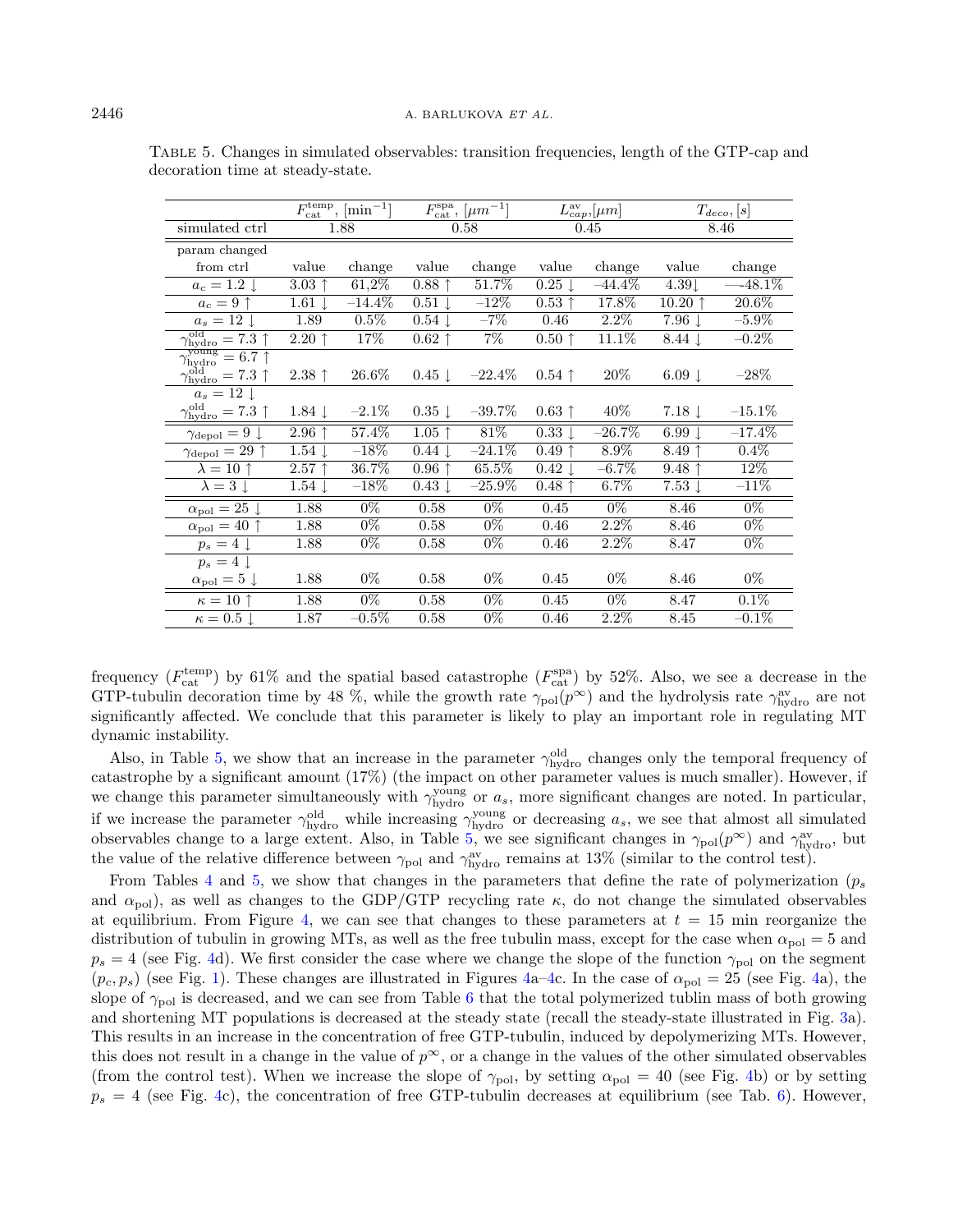

<span id="page-14-0"></span>FIGURE 4. Total tubulin mass in MT populations  $u(L_u)$  and  $v(L_v)$ , GDP-tubulin in growing  $MTs$ , free GTP-tubulin p, and free GDP-tubulin q for the cases where changing model parameters does not strongly influence simulated observables: (a)  $\alpha_{pol} = 25$ ; (b)  $\alpha_{pol} = 40$ ; (c)  $p_s = 4$ ; (d)  $\alpha_{pol} = 5, p_s = 4$ ; (e)  $\kappa = 0.5$ ; (f)  $\kappa = 10$ .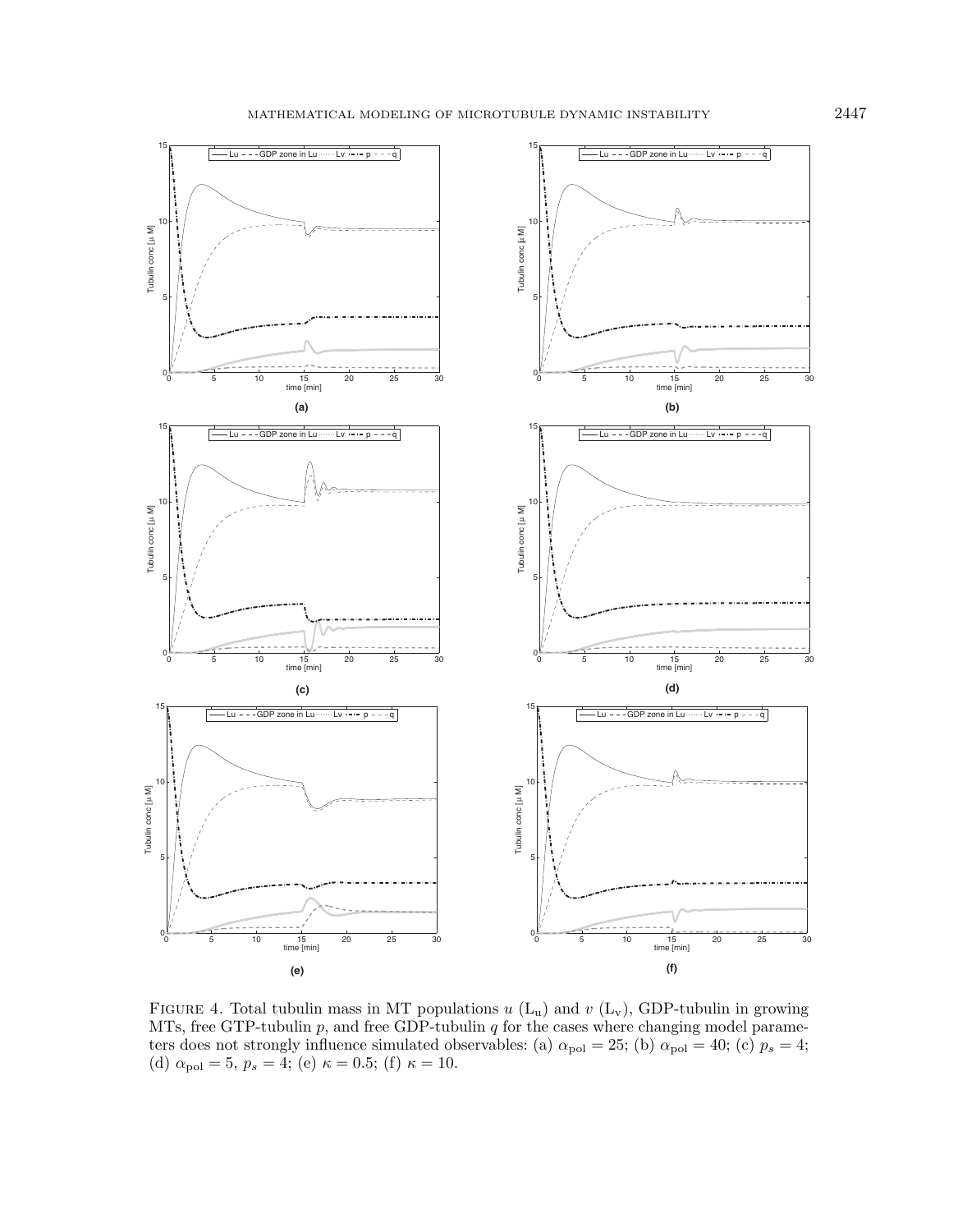|                                    | $L_u^{\infty}$    |           | $L_v^{\infty}$    |           | $p^{\infty}$ |           | $q^{\infty}$ |           |
|------------------------------------|-------------------|-----------|-------------------|-----------|--------------|-----------|--------------|-----------|
| simulated ctrl                     | 9.81              |           | 1.57              |           | 3.31         |           | 0.31         |           |
| param changed                      |                   |           |                   |           |              |           |              |           |
| from ctrl                          | value             | change    | value             | change    | value        | change    | value        | change    |
| $\alpha_{\rm pol} = 25 \downarrow$ | $9.50 \downarrow$ | $-3.2\%$  | $1.52 \perp$      | $-3.2\%$  | $3.68$ ↑     | 11.2%     | $0.30 \perp$ | $-3.2\%$  |
| $\alpha_{\rm pol} = 40$ ^          | $10.04$ ↑         | 2.34%     | $1.61$ ↑          | 2.5%      | $3.05 \perp$ | $-7.9\%$  | 0.31         | $0\%$     |
| $p_s = 4 \downarrow$               | $10.75$ 1         | $9.6\%$   | $1.72$ ↑          | $9.6\%$   | 2.20         | $-33.5\%$ | $0.32 \perp$ | $3.2\%$   |
| $p_s = 4 \downarrow$               |                   |           |                   |           |              |           |              |           |
| $\alpha_{\rm pol} = 5 \downarrow$  | $9.83$ ↑          | $0.2\%$   | 1.57              | $0\%$     | $3.29 \perp$ | $-0.6\%$  | 0.31         | $0\%$     |
| $\kappa = 0.5$ 1                   | $8.90 \downarrow$ | $-9.28\%$ | $1.40 \downarrow$ | $-10.8\%$ | 3.31         | $0\%$     | $1.37$ ↑     | 341.9%    |
| $\kappa = 10$ 1                    | $10.01$ ↑         | $2.0\%$   | $1.60$ ↑          | 1.9%      | 3.31         | $0\%$     | 0.07         | $-77.4\%$ |

<span id="page-15-0"></span>Table 6. Numerical tests and tubulin concentrations at steady-state.

like in the previous case, the growth rate and the other simulated observables do not change from their control values. In the case where  $\alpha_{\text{pol}} = 5$  and  $p_s = 4$ , the slope of  $\gamma_{\text{pol}}$  on the segment  $(p_c, p_s)$  remains unchanged. Thus, the system dynamics are the same as those of the control test, as we expected.

For each of the cases described in the previous paragraph, the concentration of free GDP-tubulin does not change much from the control case. In contrast, if we change the value of the recycling parameter  $\kappa$ , changes in the concentration of free GDP-tubulin are more pronounced (see Figs. [4e](#page-14-0) and [4f](#page-14-0)). However, there is little change to the other simulated observables. From Table [6,](#page-15-0) we see that the change of the GDP-tubulin concentration  $q$ is due to either an increase or a decrease in the total polymerized tubulin mass, and not as a result of changes in the concentration of free GTP-tubulin  $p$ . In particular, the concentration  $p$  is maintained at its control value. as is the MT growth rate.

Decreasing of rate of depolymerization  $\gamma_{\rm depol}$  or increasing the propensity of rescue  $\lambda$  leads to a decrease in the growth rate  $\gamma_{pol}(p^{\infty})$  by –13% and –17%, respectively. However, in both these cases, the hydrolysis rate γ av hydro remains nearly fixed (to its control value). This leads to large increases for both time and space-based catastrophe frequency.

# 5. Discussion and conclusions

In this paper, we developed a novel modeling approach to describe how MT dynamics are affected by the process of MT aging. Extending on the work of Hinow et al. [\[17\]](#page-22-10), we incorporated a new variable to describe the age of growing MTs. By doing so, we were able to define mathematical expressions for the temporal and spatial catastrophe frequency of MTs. Such expressions are important, since these frequencies can be observed experimentally. Thus, we can use these expressions to compare our simulated results with real data. Further, we were able to use known values for these quantities to calibrate other unknown parameters in our model. Data used in our model calibration was based on in vitro data from [\[34\]](#page-23-14), verifying that our model can reproduce biologically realistic results.

The introduction of an aging effect in the hydrolysis rate had significant consequences on MT dynamics. Here, MT age is defined as either the time after a MT rescue, or the time from nucleation, where it is assumed that the hydrolysis rate is an increasing function of MT age. In particular, simulations with decreasing  $a_s$  (the age at which MTs undergo aging effects, resulting in an increase in hydrolysis) alone resulted in increases in the growth rate, the rate of hydrolysis, and the time-based catastrophe frequency. Also, increasing  $\gamma_{\text{hydro}}^{\text{old}}$  resulted in increases to both catastrophe frequencies, and the hydrolysis rate.

Interestingly, if we varied both  $a_s$  and  $\gamma_{\text{hydro}}^{\text{old}}$  together (decreasing  $a_s$  and increasing  $\gamma_{\text{hydro}}^{\text{old}}$ ), a stronger increase in the MT growth rate and hydrolysis rate was observed. However, unlike the case where we vary each parameter alone, both catastrophe frequencies are decreased.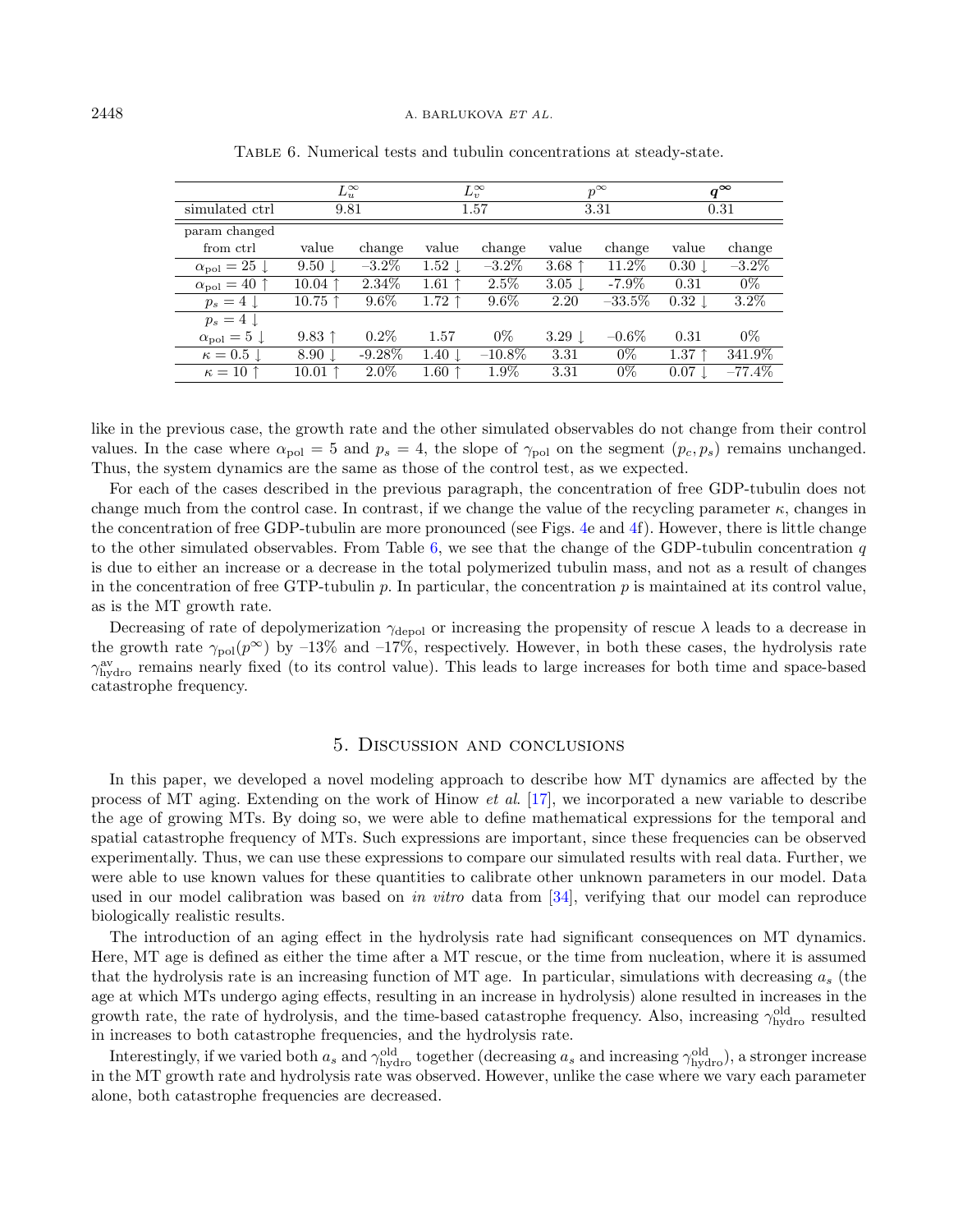#### MATHEMATICAL MODELING OF MICROTUBULE DYNAMIC INSTABILITY 2449

Moreover, the ratio of the temporal to the spatial catastrophe frequency coincides with the growth rate of MTs, a result that was expected, providing more evidence that our modeling framework provides a good description of MT dynamics. Also, we found that the equilibrium values for the average rate of hydrolysis and the MT growth rate are connected in such a way that changes in the rate of hydrolysis cause changes in the resulting growth rate at equilibrium. This result provides evidence that MT growth and hydrolysis may work to regulate one another.

As stated in the introduction, one of the future objectives of this project is to understand the affect of MTAs on MT dynamics. The study performed here on the influence of the parameters is a first step in understanding this effect. As an example, when we decrease the parameter  $a_c$  (the time it takes for newly added GTP-tubulin to be hydrolyzed to GDP-tubulin), there is a significant increase in both the time- and space-based catastrophe frequencies, as well as an increase in the hydrolysis rate. Also, there is a significant decrease in the MT cap length, and the decoration time. These changes are consistent to what is observed when MT destabilizing drugs (such as vinblastine) act on MTs [\[30\]](#page-23-12). This results suggests that the action of such a drug may work by acting on the MT aging process.

In future work, we will perform a similar analysis, so as to gain further insight into which model parameters might be directly affected by the addition of other MTAs. Also, as a future consideration, we will explore ways to extend our model to include a mathematical expression for time-based rescue, as this is also a quantity that is calculated in experiments, and is altered by the addition of MTAs.

# Appendix A. Finite volume discretization

Here, we propose a finite volume approximation for the system of equations  $(2.1)$ ,  $(2.8)$ ,  $(2.10)$ ,  $(2.12)$  that preserves the total tubulin mass at a discrete level. In Section [A.2,](#page-17-0) we describe approximations for the ODEs that describe the time evolution of the concentrations of GTP and GDP-tubulin, and in Sections [A.3](#page-17-1) and [A.4,](#page-18-0) we describe approximations for the transport equations describing shorting MTs v and growing MTs  $u$ , respectively. We made a special attention to the approximation of integral terms in Section [A.5.](#page-18-1) We then show that these approximations lead to the conservation of tubulin mass in Section [A.6.](#page-19-0) In last Section [A.7,](#page-22-19) we focus on the adaptative time steps that we choose.

### A.1. Discretization and unknowns

#### Time discretization

Let  $0 = t_0 < \ldots < t_n < \ldots t_{Nt} = T$  be a discretization of  $]0, T[$ . We note  $dt_n = t_{n+1} - t_n$  and choose  $dt_n$  to ensure the  $L^{\infty}$  stability of our scheme (see Sect. [A.7](#page-22-19) for more details).

#### Age discretization

We introduce the sequence  $(a_k^n)$  defined as follow:

$$
a_{k+1}^n - a_k^n = dt_{n-k} := \varepsilon_k^n, \quad with \quad a_0^n = 0
$$

and  $\varepsilon_{k+1}^{n+1} = \varepsilon_k^n, \forall k \ge 1.$ 

# The 1D discretization

We introduce a mesh T in  $[0, x_{\text{max}}]$  consisting of open intervals  $K_i = [(i-1)h, ih], i = 1, \ldots, N_x$  of the length h. Let  $x_i = \left(i - \frac{1}{2}\right)h$  be the center of the cell  $K_i$ .

# The 2D discretization

Let M be a mesh of the domain  $\{(x, z) \in \mathbb{R}^2 \text{ such that } 0 \leq z \leq x \leq x_{\text{max}}\}.$  Denote by  $M_{ij}$   $i = 1, \ldots, N_x$ ,  $j = 1, \ldots, i$  the elements of the mesh M. The mesh is composed of both triangles (cells  $M_{ii}$ ,  $i = 1, \ldots, N_x$ ) and squares (cells  $M_{ij}$ ,  $i = 2, \ldots, N_x$ ,  $j = 1, \ldots, i - 1$ ) as shown in Figure [A.1.](#page-17-2) We denote a generic edge of any cell by  $\sigma \in \mathcal{E}_M$ , where  $\mathcal{E}_M$  is the set of all edges of the control volume M and by  $P_M$  the center of the cell.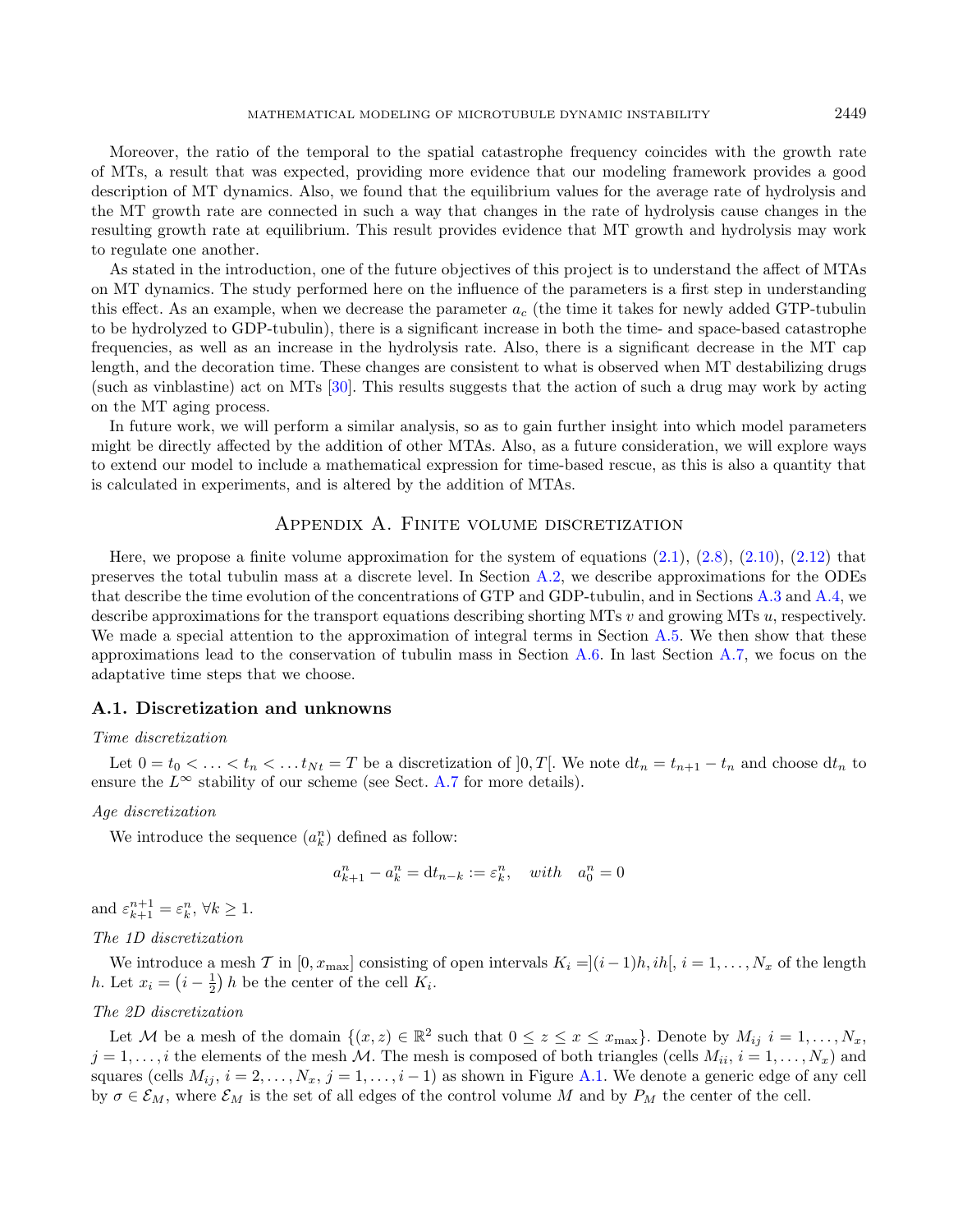<span id="page-17-2"></span>

Boundary of Catastrophe and Rescue :  $z = 0$ 

<span id="page-17-4"></span><span id="page-17-3"></span>FIGURE A.1. Notations for the mesh  $\mathcal{M}$ .

Note that we choose  $x_{\text{max}}$  sufficiently large so that for  $t < T$ , the support of the exact solutions  $u(t,.)$  and  $v(t,.)$  is included in  $[0, x_{\text{max}})^2$  and  $[0, x_{\text{max}})$  respectively.

# Unknowns

The objectif of our numerical scheme is to define sequences  $(p^n)_n$ ,  $(q^n)_n$ ,  $(v_i^n)_{n,i}$  and  $(u_{k,i,j}^n)_{n,k,i,j}$  in such a way that  $p^n, q^n, v_i^n$  and  $u_{k,i,j}^n$  approximate respectively the solutions of the continuous model  $p$  at time  $t_n$ , q at time  $t_n$ , v at  $(t_n, x_i)$  and u at  $(t_n, a_k^n, P_{M_{ij}})$ .

# <span id="page-17-0"></span>A.2. Approximation of ODEs

We approximate equations  $(2.10)$  and  $(2.12)$  in time using an explicit Euler strategy. In particular, the time evolution of the quantity of free GTP-tubulin  $p$  is given by

$$
p^{n+1} = p^n - dt_n(\gamma_{\text{pol}}(p^n)I_{u \to p}^n + \kappa q^n - \mathcal{N}(p)), \ p_0 = p(0). \tag{A.1}
$$

The discrete equation for the quantity of free GDP tubulin  $q$  will be of the form

<span id="page-17-5"></span>
$$
q^{n+1} = q^n + dt_n(\gamma_{\text{depol}} I_{v \to q}^n - \kappa q^n), \ q_0 = q(0). \tag{A.2}
$$

The quantities  $I_{u\to p}^n$  and  $I_{v\to q}^n$  are approximations of the integral terms  $I_{u\to p}$  and  $I_{v\to q}$  in equations [\(2.10\)](#page-5-1) and [\(2.12\)](#page-5-2) that will be given later.

# <span id="page-17-1"></span>A.3. Approximation of the PDE for the density  $v(t, x)$

We use an Euler explicit scheme in time and an upwind strategy in size  $x$  that leads to

$$
v_i^{n+1} = v_i^n + \frac{dt_n \gamma_{\text{depol}}}{h} (v_{i+1}^n - v_i^n) + dt_n (I_{u \to v}^{n,i} - I_{v \to u}^{n,i}). \tag{A.3}
$$

Approximations  $I_{u\to v}^{n,i}$  and  $I_{v\to u}^{n,i}$  for the integral terms  $\int_{K_i} I_{v\to u}(t_n, x)$  and  $\int_{K_i} I_{u\to v}(t_n, x)$  of catastrophes and rescues will be defined later. The initial condition is given by  $v_i^0 = v(0, x_i)$ . We assume that  $v_{N_x}^n = 0$  for all  $0 \leq n \leq N_t$ . This boundary condition make sense while the domain in size is sufficiently large with respect to  $T$ .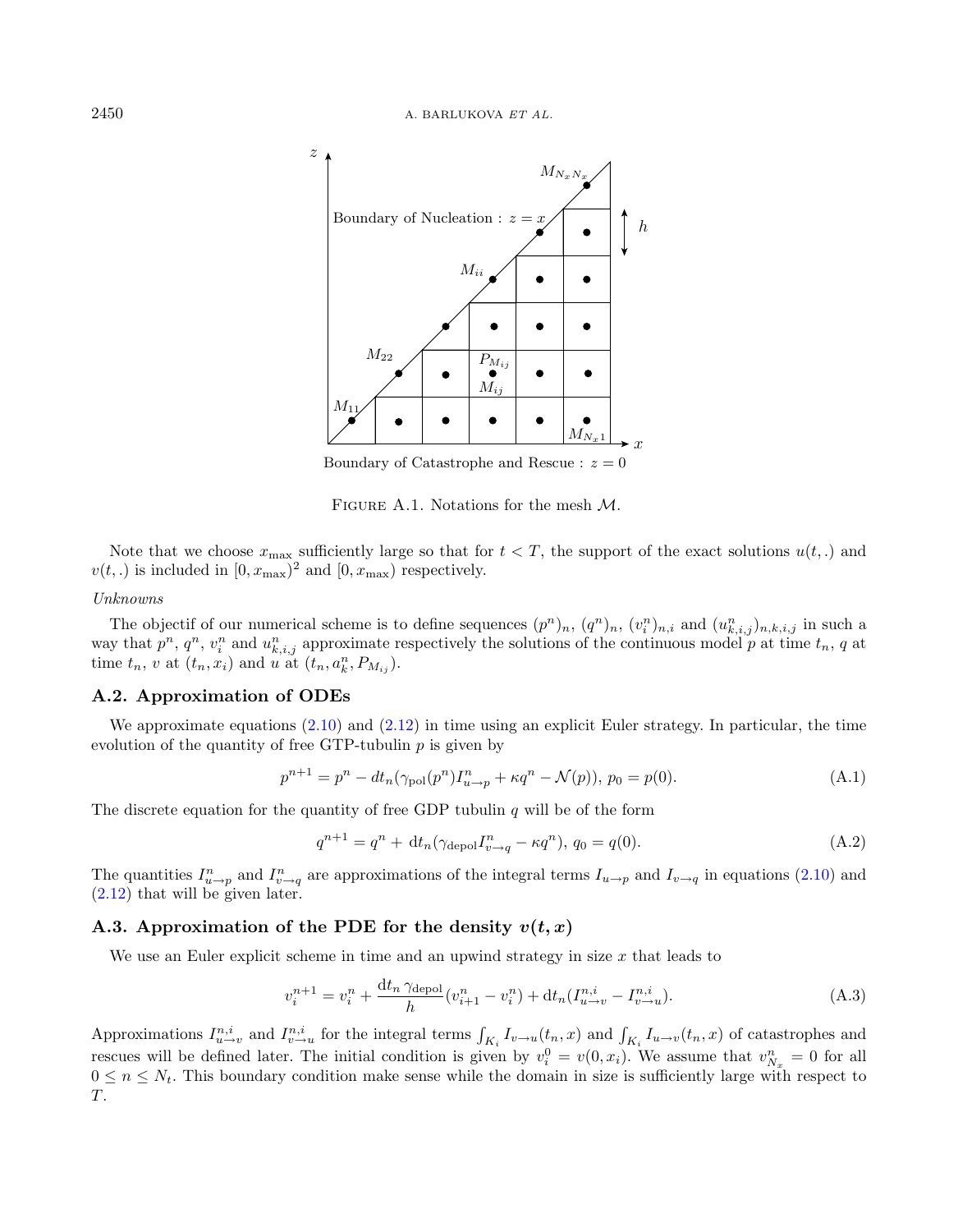# <span id="page-18-0"></span>A.4. Approximation of the PDE for the density  $u(t, a, x, z)$

We use an Euler explicit scheme in time and an upwind strategy in size  $(x, z)$  and a semi-lagrangian approach in age. Note that in case of constant time steps, this strategy simply leads to an upwind strategy. In case of adaptative time step, this semi-lagragian approach enable us to be more accurate in the frequency estimation for a very low cost.

Let  $R_k^n = R(t_n, a_k^n)$  for all n and k. Assume that there exists a  $\Theta^*$  such that  $a_0 < \Theta^* < dt_n$  for all n. We can thus approximate  $\Theta(a_k^n)$  given in [\(2.5\)](#page-4-2) by

<span id="page-18-5"></span><span id="page-18-4"></span>
$$
\Theta_k^n = \begin{cases} 0, & \text{if } k \ge 2, \\ 1/\varepsilon_1^n, & \text{if } k = 1, \end{cases} \tag{A.4}
$$

and so  $\sum_{k} \varepsilon_k^n \Theta_k^n = 1$ .

The scheme reads for  $M_{ij}$ ,  $i = 2, \ldots, N_x$ ,  $j = 1, \ldots, i - 1$ ,  $k = 2, \ldots, n$ 

$$
u_{kij}^{n+1} = u_{k-1ij}^n - \frac{dt_n}{h} \gamma_{\text{pol}}(p^n) (u_{k-1ij}^n - u_{k-1i-1j}^n) - \frac{dt_n}{h} (R_{k-1}^n)^-(u_{k-1ij}^n - u_{k-1ij+1}^n)
$$

$$
- \frac{dt_n}{h} (R_{k-1}^n)^+(u_{k-1ij}^n - u_{k-1ij-1}^n), \tag{A.5}
$$

and for  $M_{ii}$ ,  $i = 1, ..., N_x$ ,  $k = 2, ..., n$ 

$$
u_{\text{kii}}^{n+1} = u_{k-1ii}^n - \frac{2dt_n}{h} \gamma_{\text{pol}}(p^n) u_{k-1ii}^n - \frac{2dt_n}{h} (R_{k-1}^n)^{-} u_{k-1ii}^n \tag{A.6}
$$

$$
+\frac{2dt_n}{h}(R_{k-1}^n)^+u_{k-1ii-1}^n+\frac{2dt_n}{h}\gamma_{\text{hydro}}(a_{k-1}^n)u_{k-1ii+1}^n.
$$
\n(A.7)

with the convention  $u_{ki0}^n = 0$ ,  $u_{ki+1}^n = 0$  for all  $n, i = 1, ..., N_x, k = 2, ..., n$ . The scheme is endowed by boundary conditions on the "age boundary"  $a = 0$ 

$$
u_{1ij}^n = 0, n \ge 0, i = 1, \dots, N_x, j = 1, \dots, i,
$$
\n(A.8)

on the "catastrophe/rescue boundary"  $z = 0$  as  $R_1^n > 0$  for all  $n$ ,

$$
R_1^n u_{1i0}^n = \lambda v_i^n \Theta_1^n, \quad \text{for} \quad i = 1 \dots, N_x,
$$
\n(A.9)

and on the "nucleation boundary"  $z = x$ 

<span id="page-18-3"></span><span id="page-18-2"></span>
$$
\gamma_{\text{hydro}}(a_1^n)u_{1ii+1}^n = \mathcal{N}(p^n)\psi(x_i)\Theta_1^n. \tag{A.10}
$$

# <span id="page-18-1"></span>A.5. Approximation of integral terms

Going back to the discrete equations  $(A.1)$ ,  $(A.2)$  and  $(A.3)$ , we provide the approximation of the integral terms by the following expressions

$$
I_{u \to p}^{n} = \sum_{i=1}^{N_x} \sum_{j=1}^{i} h^2 U_{ij}^{n}, \quad \text{where } U_{ij}^{n} = \sum_{k=1}^{n} \varepsilon_k^{n} u_{\text{kij}}^{n}, \tag{A.11}
$$

$$
I_{v \to q}^{n} = \sum_{i=1}^{N_x} h v_i^{n} - \frac{h}{2} v_1^{n},
$$
\n(A.12)

$$
I_{u \to v}^{n,i} = \sum_{k=1}^{n} \varepsilon_k^n (R_k^n)^{-} u_{\text{kil}}^n, \tag{A.13}
$$

$$
I^{n,i}_{v \to u} = \lambda v_i^n. \tag{A.14}
$$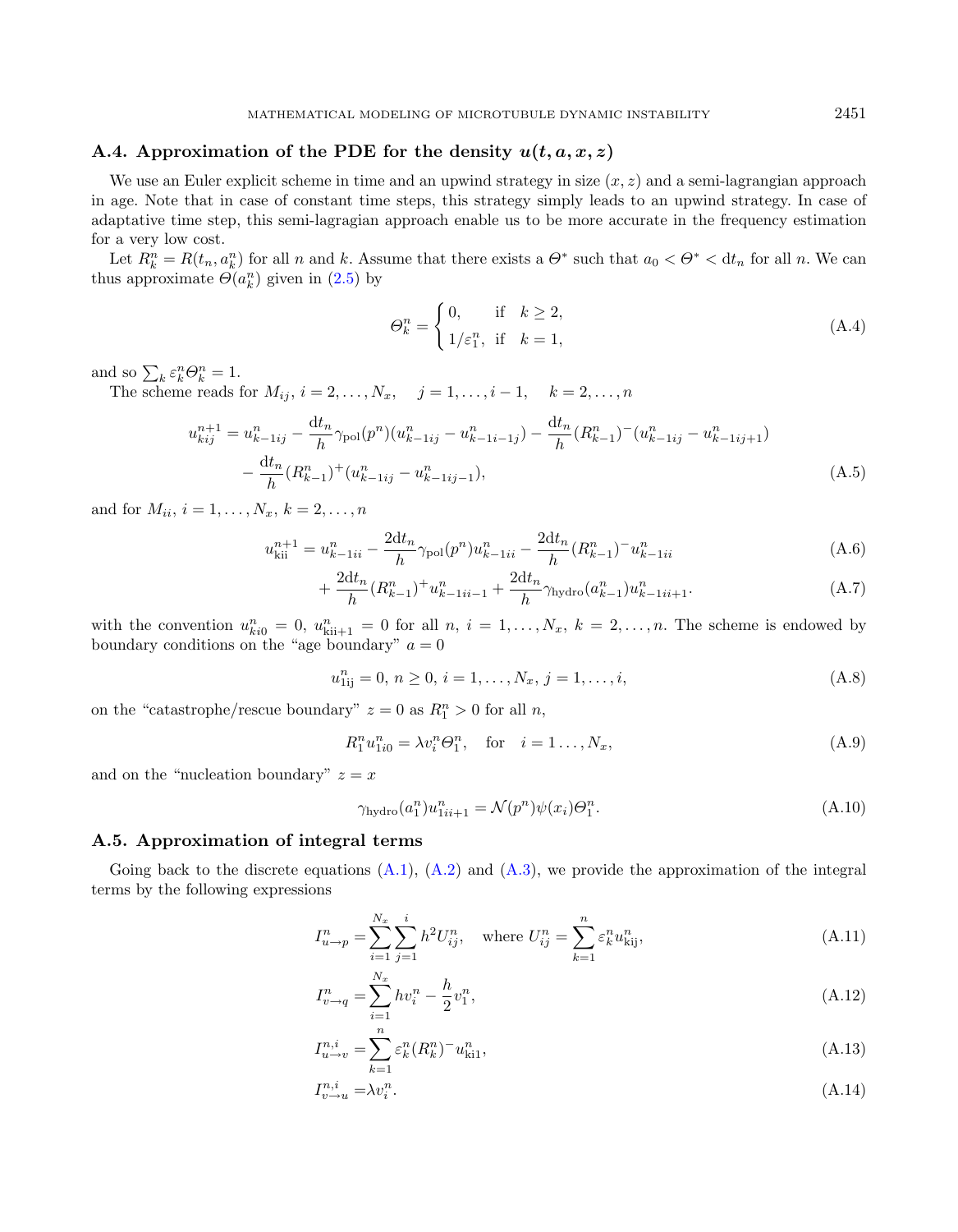## <span id="page-19-0"></span>A.6. Conservation of the total tubulin at the discrete level

Let  $L_u^n$  be a total amount of tubulin (both  $\alpha$  and  $\beta$  tubulin) contained in growing MTs, and  $L_v^n$  be a total amount of GDP tubulin contained in shortening MTs. Then

$$
L_v^n = h \sum_{i=1}^{N_x} x_i v_i^n, \quad L_u^n = h^2 \sum_{i=1}^{N_x} \sum_{j=1}^i x_i U_{ij}^n.
$$

Remark A.1. To preserve the total amount of tubulin in the system on a discrete level, approximations of the integral terms  $I_{u\to p}$  and  $I_{v\to q}$  have been chosen with corrections in the sum of diagonal cells (*i.e.*  $i = j$ ) in  $(A.11)$  and for the first segment (*i.e.*  $i = 1$ ) in  $(A.12)$ .

Total amount of tubulin in the system is written as

<span id="page-19-2"></span><span id="page-19-1"></span>
$$
\chi_n = L_u^n + L_v^n + p^n + q^n,
$$

We state the theorem for the conservation law of tubulin mass on a discrete level.

**Theorem A.2.** There exists  $N_0$  such that  $\chi_n = \chi_0$  for all  $n \leq N_0$ .

Note that if we choose  $x_{\text{max}}$  sufficiently large with respect to T, then  $n_0 = N_t$ .

Before the proof of the Theorem 1, let us formulate several auxiliary lemmas. The following lemma is given to serve for convenience in writing.

**Lemma A.3.** The discrete equation [\(A.5\)](#page-18-4) for the square cells  $M_{ij}$ ,  $i = 2, ..., N_x$ ,  $j = 1, ..., i - 1$ ,  $k = 1, ..., n$ can be rewritten for  $U_{ij}^{n+1}$  given in  $(A.11)$  in the form

<span id="page-19-3"></span>
$$
U_{ij}^{n+1} = U_{ij}^{n} - \frac{dt_{n}}{h} \gamma_{pol}(p^{n}) (U_{ij}^{n} - U_{i-1j}^{n}) - \frac{dt_{n}}{h} \sum_{k=1}^{n} \varepsilon_{k}^{n} (R_{k}^{n})^{-} (u_{kij}^{n} - u_{kij+1}^{n})
$$

$$
- \frac{dt_{n}}{h} \sum_{k=1}^{n} \varepsilon_{k}^{n} (R_{k}^{n})^{+} (u_{kij}^{n} - u_{kij-1}^{n}). \tag{A.15}
$$

The discrete equation [\(A.7\)](#page-18-5) for the triangular cells  $M_{ii}$ ,  $i = 1, ..., N_x$ ,  $k = 1, ..., n$  can be rewritten for  $U_{ii}^{n+1}$ in the form

$$
U_{ii}^{n+1} = U_{ii}^{n} - \frac{2dt_{n}}{h} \gamma_{pol}(p^{n}) U_{ii}^{n} - \frac{2dt_{n}}{h} \sum_{k=1}^{n} \varepsilon_{k}^{n} (R_{k}^{n})^{-} u_{ki}^{n} + \frac{2dt_{n}}{h} \sum_{k=1}^{n} \varepsilon_{k}^{n} (R_{k}^{n})^{+} u_{ki-1}^{n}
$$

$$
+ \frac{2dt_{n}}{h} \varepsilon_{1}^{n} \gamma_{hydro}(dt_{n}) u_{1i+1}^{n}.
$$
(A.16)

**Lemma A.4.** The difference between tubulin mass in growing MTs at the  $(n+1)$ th and nth time steps is given by the right-hand side of

$$
L_u^{n+1} - L_u^n = \Delta_{u-} + \Delta_{u+} + \Delta_{u,\text{pol}} + \Delta_{u,\text{nucl}},\tag{A.17}
$$

where the following notations are used

$$
\Delta_{u-} = -h \mathrm{d}t_n \sum_{i=1}^{N_x} x_i I_{u \to v}^{n,i}, \quad \Delta_{u+} = h \mathrm{d}t_n \lambda \sum_{i=1}^{N_x} x_i v_i^n,
$$

$$
\Delta_{u,\text{pol}} = \mathrm{d}t_n \gamma_{\text{pol}}(p^n) I_{u \to p}^n, \quad \Delta_{u,\text{nucl}} = \mathrm{d}t_n \mathcal{N}(p^n).
$$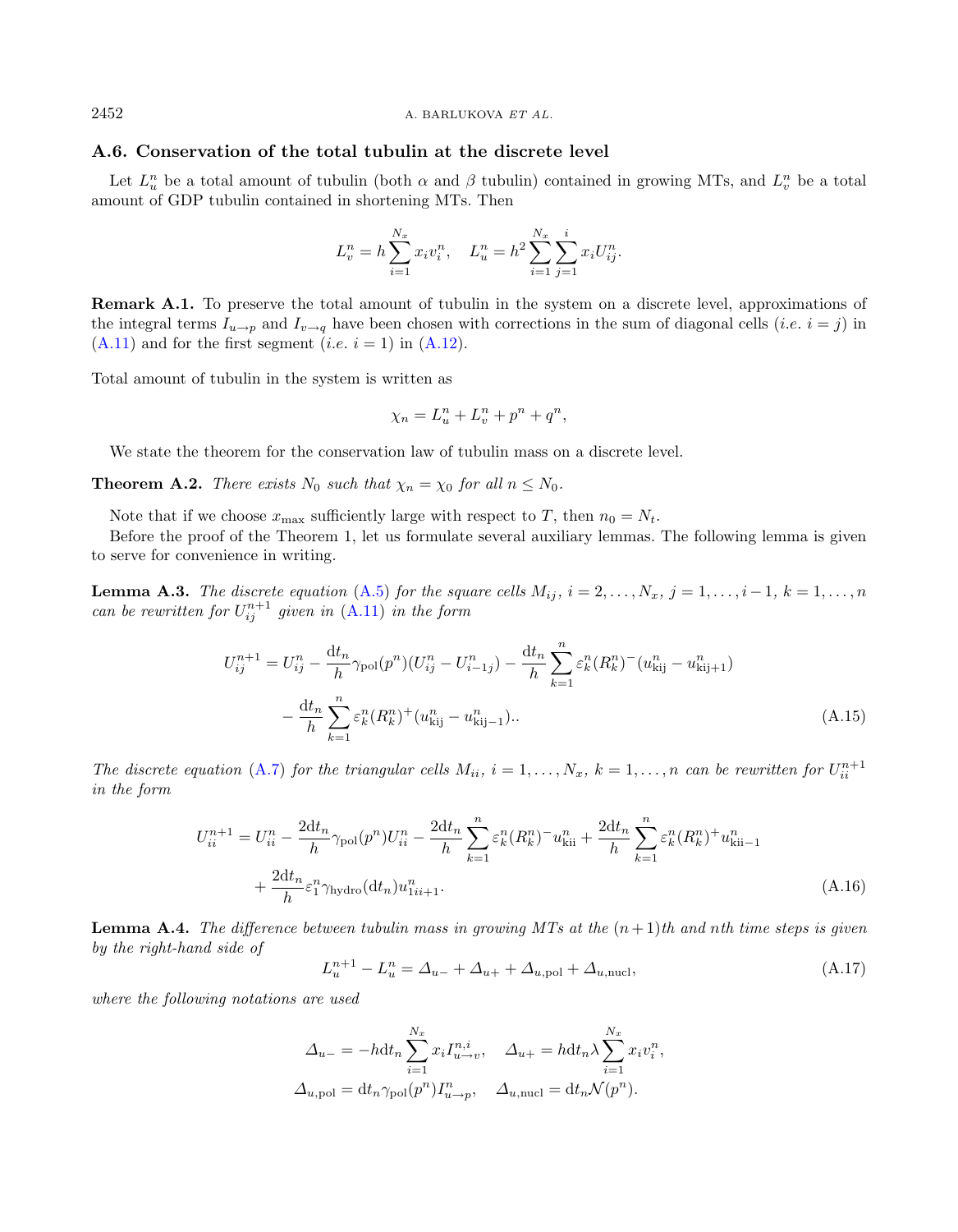*Proof.* We group terms of the difference  $L_u^{n+1} - L_u^n$  in the following way and reduce them to  $\Delta_{u-}$ ,  $\Delta_{u+}$ ,  $\Delta_{u,pol}$ .

The expression for the tubulin mass contained in MTs that undergo catastrophe is given on the left side of the following expression and further it is transformed to  $\Delta_{u-}$ 

$$
-hdt_{n}\sum_{i=1}^{N_{x}}\sum_{j=1}^{i}\sum_{k=2}^{n}\varepsilon_{k}^{n}(R_{k}^{n})^{-}x_{i}(u_{kij}^{n}-u_{kij+1}^{n})=-hdt_{n}\sum_{k=2}^{n}\varepsilon_{k}^{n}(R_{k}^{n})^{-}\sum_{i=1}^{N_{x}}\sum_{j=1}^{i}x_{i}(u_{kij}^{n}-u_{kij+1}^{n})
$$

$$
=-hdt_{n}\sum_{k=2}^{n}\varepsilon_{k}^{n}(R_{k}^{n})^{-}\sum_{i=1}^{N_{x}}x_{i}u_{ki1}^{n}=-hdt_{n}\sum_{i=1}^{N_{x}}x_{i}\sum_{k=2}^{n}\varepsilon_{k}^{n}(R_{k}^{n})^{-}u_{kii1}^{n}
$$

$$
=-hdt_{n}\sum_{i=1}^{N_{x}}x_{i}I_{u\to v}^{n,i}=\Delta_{u-},
$$

The expression for the quantity of tubulin polymerized in MTs undergoing rescue has the following form that we reduce to  $\Delta_{u+}$ 

$$
- hdt_n \left( \sum_{i=2}^{N_x} \sum_{j=1}^{i-1} x_i \sum_{k=1}^n \varepsilon_k^n (R_k^n)^+ (u_{kij}^n - u_{kij-1}^n) - \sum_{i=1}^{N_x} x_i \sum_{k=1}^n \varepsilon_k^n (R_k^n)^+ u_{kii-1}^n \right)
$$
  
\n
$$
= -hdt_n \sum_{k=1}^n \varepsilon_k^n (R_k^n)^+ \left( \sum_{i=2}^{N_x} \sum_{j=1}^{i-1} x_i (u_{kij}^n - u_{kij-1}^n) - \sum_{i=1}^{N_x} x_i u_{kii-1}^n \right)
$$
  
\n
$$
= -hdt_n \sum_{k=1}^n \varepsilon_k^n (R_k^n)^+ \left( \sum_{i=2}^{N_x} x_i (u_{kii-1}^n - u_{ki0}^n) - \sum_{i=1}^{N_x} x_i u_{kii-1}^n \right)
$$
  
\n
$$
= hdt_n \sum_{k=1}^n \varepsilon_k^n (R_k^n)^+ \sum_{i=1}^{N_x} x_i u_{ki0}^n = hdt_n \varepsilon_1^n (R_1^n)^+ \sum_{i=1}^{N_x} x_i u_{1i0}^n
$$
  
\n
$$
= hdt_n \sum_{i=1}^{N_x} x_i \lambda v_i^n = \Delta_{u+}.
$$

Taking advantage of Lemma 2, we calculate the tubulin contained in MTs in polymerization state using the equations [\(A.15\)](#page-19-1) and [\(A.16\)](#page-19-2)

$$
-h dt_n \gamma_{\text{pol}}(p^n) \left( \sum_{i=2}^{N_x} \sum_{j=1}^{i-1} x_i (U_{ij}^n - U_{i-1j}^n) + \sum_{i=1}^{N_x} x_i U_{ii}^n \right)
$$
  
=  $-h dt_n \gamma_{\text{pol}}(p^n) \left( \sum_{j=1}^{N_x-1} \sum_{i=j+1}^{N_x} x_i U_{ij}^n - \sum_{j=1}^{N_x-1} \sum_{i=j}^{N_x-1} x_{i+1} U_{ij}^n + \sum_{i=1}^{N_x} x_i U_{ii}^n \right)$ 

We sum the first and the last terms and add to the second term  $\sum_{j=1}^{N_x} x_{N_x+1} U_{N_x,j}^n$  that we imply to be zero. Note that due to the finite propagation speed of the transport equation  $\exists N_0: \forall n \leq N_0, U_{N_x,j}^n = 0, \forall j$ . Recalling that  $x_{i+1} - x_i = h$  we get

$$
- hdt_n \gamma_{\text{pol}}(p^n) \left( \sum_{i=1}^{N_x} \sum_{i=j}^{N_x} x_i U_{ij}^n - \sum_{j=1}^{N_x} \sum_{i=j}^{N_x} x_{i+1} U_{ij}^n \right) = h^2 dt_n \gamma_{\text{pol}}(p^n) \sum_{i=1}^{N_x} \sum_{j=1}^i U_{ij}^n
$$
  
=  $dt_n \gamma_{\text{pol}}(p^n) I_{u \to p}^n = \Delta_{u,\text{pol}}$ ,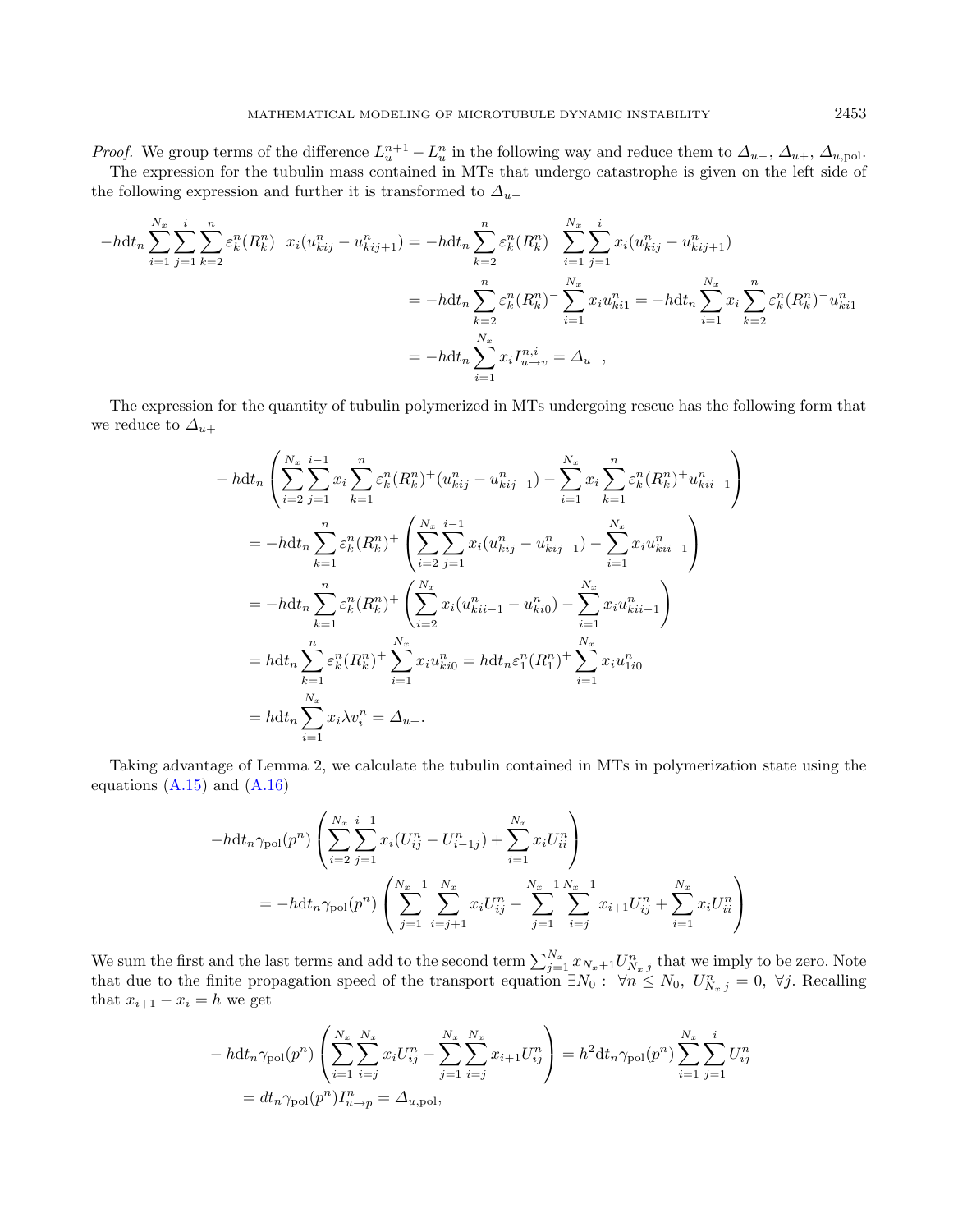The expression of the tubulin mass polymerized in nucleated MTs has the following form and reduced to  $\Delta_{u,\text{nucl}}$ 

$$
\frac{h^2}{2} \sum_{i=1}^{N_x} \varepsilon_1^n x_i \frac{2dt_n}{h} \gamma_{\text{hydro}}(\text{d}t_n) u_{1i}^n_{i+1} = \text{d}t_n h \mathcal{N}(p^n) \sum_{i=1}^{N_x} x_i \psi_i = \text{d}t_n \mathcal{N}(p^n) = \Delta_{u,\text{nucl}}.
$$
\n
$$
\Box
$$
\nproved.

The lemma is p

**Lemma A.5.** The difference between tubulin mass contained in shortening MTs at the nth and  $(n + 1)$ th time steps is given by

$$
L_v^{n+1} - L_v^n = \Delta_{v, \gamma_{\text{depol}}} + \Delta_{v, u+} + \Delta_{v, u-}.
$$
\n(A.18)

where

$$
\Delta_{v, \gamma_{\text{depol}}} = -\mathrm{d}t_n \gamma_{\text{depol}} I_{v \to q}^n, \quad \Delta_{v, u+} = -h \mathrm{d}t_n \lambda \sum_{i=1}^{N_x} x_i v_i^n,
$$
  

$$
\Delta_{v, u-} = h \, \mathrm{d}t_n \sum_{i=1}^{N_x} x_i I_{u \to v}^{n,i}.
$$

*Proof.* We write out each term of the difference  $L_v^{n+1} - L_v^n$  and transform them to  $\Delta_{v, \gamma_{\text{depol}}}, \Delta_{v, u+}, \Delta_{v, w-}$ , and  $\Delta_{v,u-}.$ 

The expression for the quantity of tubulin in depolymerizing MTs can be reduced in the following way

$$
dt_n \gamma_{\text{depol}} \left( \sum_{i=2}^{N_x+1} v_i^n x_{i-1} - \sum_{i=1}^{N_x} v_i^n x_i \right) = dt_n \gamma_{\text{depol}} \left( \sum_{i=2}^{N_x} v_i^n (x_{i-1} - x_i) + v_{N_x+1}^n x_{N_x} - v_1^n x_1 \right)
$$
  
+ 
$$
v_{N_x+1}^n x_{N_x} - v_1^n x_1 = dt_n \gamma_{\text{depol}} \left( -h \sum_{i=2}^{N_x} v_i^n + v_{N_x+1}^n x_{N_x} - v_1^n x_1 \right)
$$
  
= 
$$
dt_n \gamma_{\text{depol}} \left( -h \sum_{i=1}^{N_x} v_i^n + \frac{h}{2} v_1^n \right) = -dt_n \gamma_{\text{depol}} I_{v \to q}^n = \Delta_{v, \gamma_{\text{depol}}}.
$$

The expression for the tubulin mass contained in MTs undergoing rescue has the following form

<span id="page-21-0"></span>
$$
-h \mathrm{d} t_n \lambda \sum_{i=1}^{N_x} x_i v_i^n = \Delta_{v,u+},
$$

The quantity of the tubulin contained in MTs undergoing catastrophe is calculated as the following

$$
h dt_n \sum_{k=1}^n \varepsilon_k^n (R_k^n)^{-} \sum_{i=1}^{N_x} x_i u_{ki1}^n = h dt_n \sum_{i=1}^{N_x} x_i I_{u \to v}^{n,i} = \Delta_{v,u}.
$$

The lemma is proved.

*Proof of the theorem* 1. We rewrite the equations for free GTP-tubulin  $p^{n+1}$  and for free GDP-tubulin  $q^{n+1}$  in following way

$$
p^{n+1} - p^n = \Delta_{p,u} + \Delta_{p,q} + \Delta_{p,\text{nucl}},\tag{A.19}
$$

where  $\Delta_{p,u} = -dt_n \gamma_{\text{pol}}(p^n) I_{u \to p}^n$ ,  $\Delta_{p,q} = dt_n \kappa q^n$ ,  $\Delta_{p,\text{nucl}} = -dt_n \mathcal{N}(p^n)$ ,

$$
q^{n+1} - q^n = \Delta_{q, \gamma_{\text{depol}}} + \Delta_{q, p},\tag{A.20}
$$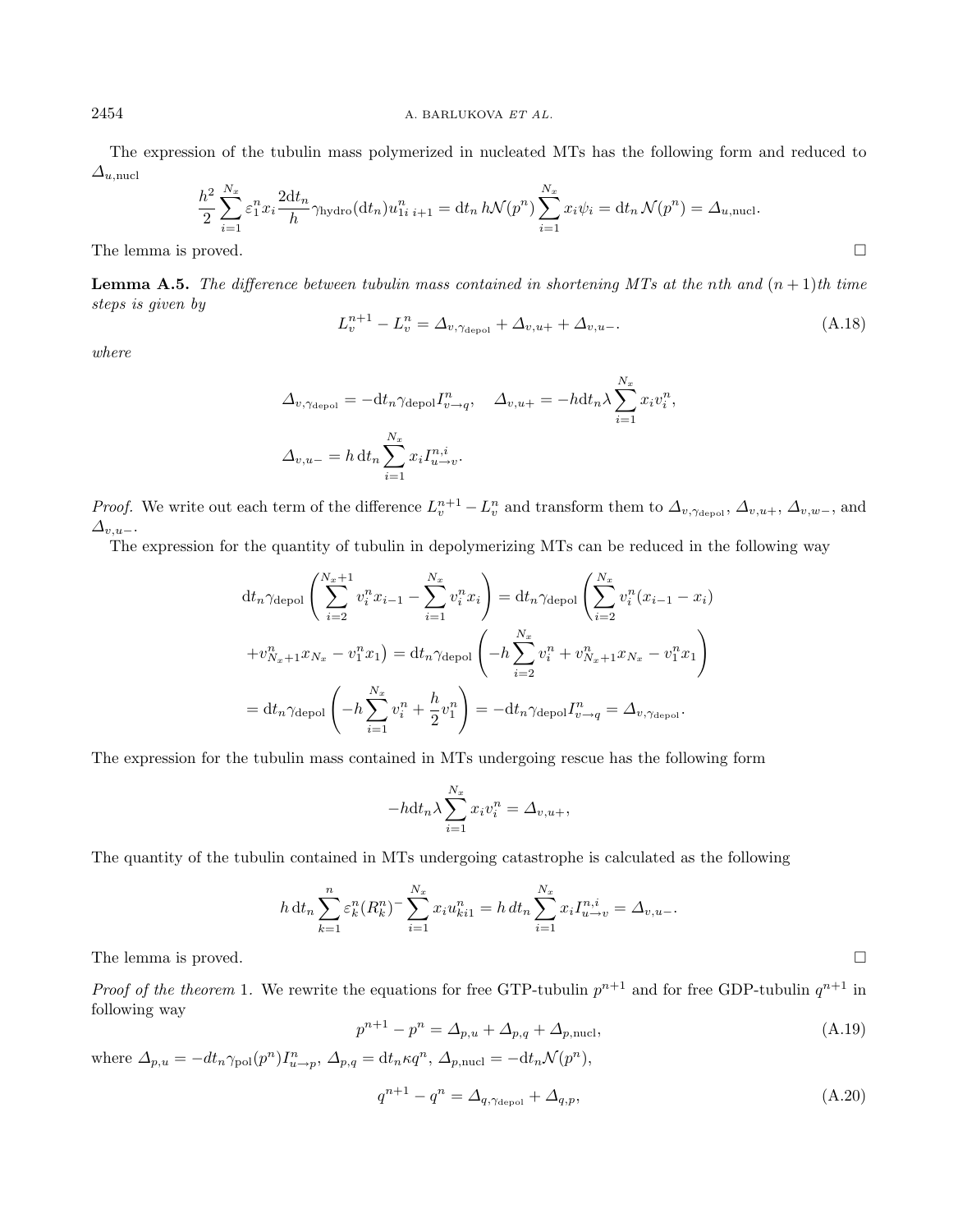where  $\Delta_{q, \gamma_{\text{depol}}} = dt_n \gamma_{\text{depol}} I_{v \to q}^n$ ,  $\Delta_{q,p} = -dt_n \kappa q^n$ .

Now, we consider the difference  $\chi_{n+1} - \chi_n$  that is the difference between the total tubulin mass of the system at the  $(n+1)$ th and nth time instant and take advantage of the terms from the right sides of equations  $(A.17)$ – [\(A.20\)](#page-21-0). Gathering them in the following way,

$$
\chi_{n+1} - \chi_n = (\Delta_{u,nucl} + \Delta_{p,nucl}) + (\Delta_{u-} + \Delta_{v,u-}) + (\Delta_{u,pol} + \Delta_{p,u})
$$
  
+ (\Delta\_{v,\gamma\_{\text{depol}}} + \Delta\_{q,\gamma\_{\text{depol}}}) + (\Delta\_{u+} + \Delta\_{v,u+}) + (\Delta\_{p,q} + \Delta\_{q,p}),

where the terms are zero in each parenthesis. Therefore, we proved that the total tubulin mass in the system on a discrete level remains constant over time.

## <span id="page-22-19"></span><span id="page-22-2"></span>A.7. Time step

<span id="page-22-17"></span><span id="page-22-13"></span><span id="page-22-5"></span><span id="page-22-4"></span><span id="page-22-3"></span>The computations are carried out with adaptive time step that is a maximal time step for which the scheme is L<sup>∞</sup>−stable. In particular, we have

$$
dt_n \le \min\left(\frac{h}{\gamma_{\text{pol}}(p^n) + \max_{2 \le k \le n+1} |R_{k-1}^n|}, \frac{h}{2(\gamma_{\text{pol}}(p^n) + \max_{2 \le k \le n+1} (R_{k-1}^n)^{-})}, \frac{h}{(\gamma_{\text{depol}} + \lambda)}, \frac{p^n}{\mathcal{N}(p^n) + \gamma_{\text{pol}}(p^n)I_{u \to p}^n}, 1/\kappa\right)
$$
\n(A.21)

### **REFERENCES**

- <span id="page-22-18"></span><span id="page-22-11"></span><span id="page-22-6"></span><span id="page-22-0"></span>[1] A. Akhmanova and M. Steinmetz, Microtubule end binding: Ebs sense the guanine nucleotide state. Curr. Biol. 21 (2011) R283–5.
- <span id="page-22-7"></span>[2] T. Antal, P. Krapivsky, S. Redner, M. Mailman and B. Chakraborty, Dynamics of an idealized model of microtubule growth and catastrophe. Phys. Rev. E Stat. Nonlin. Soft. Matter Phys. 76 (2007) 907.
- <span id="page-22-8"></span>[3] I. Arnal and R. Wade, How does taxol stabilize microtubules? Curr. Biol. 5 (1995) 900–908.
- [4] H. Bowne-Anderson, M. Zanic, M. Kauer and J. Howard, Microtubule dynamic instability: a new model with coupled gtp hydrolysis and multistep catastrophe. Bioessays 35 (2013) 579.
- <span id="page-22-15"></span><span id="page-22-12"></span>[5] G. Brouhard and D. Sept, Microtubules: sizing up the gtp cap. Curr. Biol. 22 (2012) R802-3.
- [6] G. Buxton, S. Siedlak, G. Perry and S. Ma, Mathematical modeling of microtubule dynamics: insights into physiology and disease. Prog. Neurobiol. 92 (2010) 478–483.
- <span id="page-22-16"></span>[7] Y. Chen and T. Hill, Monte Carlo study of the GTP cap in a five-start helix model of a microtubule. Proc. Natl. Acad. Sci. USA 82 (1985) 1131–1135.
- <span id="page-22-9"></span>[8] C. Coombes, A. Yamamoto, M. Kenzie, D. Odde and M. Gardner, Evolving tip structures can explain age-dependent microtubule catastrophe. Curr. Biol. 23 (2013) 1342–1348.
- <span id="page-22-10"></span>[9] A. Desai and T. Mitchison, Microtubule polymerization dynamics. Annu. Rev. Cell. Dev. Biol. 13 (1997) 83–117.
- <span id="page-22-14"></span>[10] J. Díaz, J. Andreu and J. Jiménez-Barbero, The Interaction of Microtubules with Stabilizers Characterized at Biochemical and Structural Levels. In Vol. 286 of Tubulin-Binding Agents (2008).
- <span id="page-22-1"></span>[11] M. Dogterom and S. Leibler, Physical aspects of the growth and regulation of microtubule structures. Phys. Rev. Lett. 70 (1993) 1347–1350.
- [12] H. Flyvbjerg, T. Holy and S. Leibler, Stochastic dynamics of microtubules: a model for caps and catastrophes. Phys. Rev. Lett. 73 (1994) 2372–2375.
- [13] N. Galjart, Plus-end-tracking proteins and their review interactions at microtubule ends. Cur. Biol. 20 (2010) R528–R537.
- [14] M. Gardner, M. Zanic, C. Gell, V. Bormuth and J. Howard, Depolymerizing kinesins kip3 and mcak shape cellular microtubule architecture by differential control of catastrophe. Cell 147 (2011) 1092–1103.
- [15] F. Hallett, Rapid estimation of length distributions of microtubule preparations by quasi-elastic light scattering. Biopolymers 24 (1985) 2403–2415.
- [16] P. Hinow, V. Rezania, M. Lopus, M. Jordan and J. Tuszyński, Modeling the effects of drug binding on the dynamic instability of microtubules. Phys. Biol. 8 (2011) 056004.
- [17] P. Hinow, V. Rezania and J. Tuszynski, Continuous model for microtubule dynamics with catastrophe, rescue, and nucleation processes. Phys. Rev. E Stat. Nonlin. Soft. Matter Phys. 80 (2009) 031904.
- [18] S. Honoré and D. Braguer, Investigating microtubule dynamic instability using microtubule-targeting agents. Methods Mol. Biol. 777 (2011) 245–260.
- [19] S. Honoré, E. Pasquier and D. Braguer, Understanding microtubule dynamics for improved cancer therapy. Cell. Mol. Life Sci. **62** (2005) 3039-3056.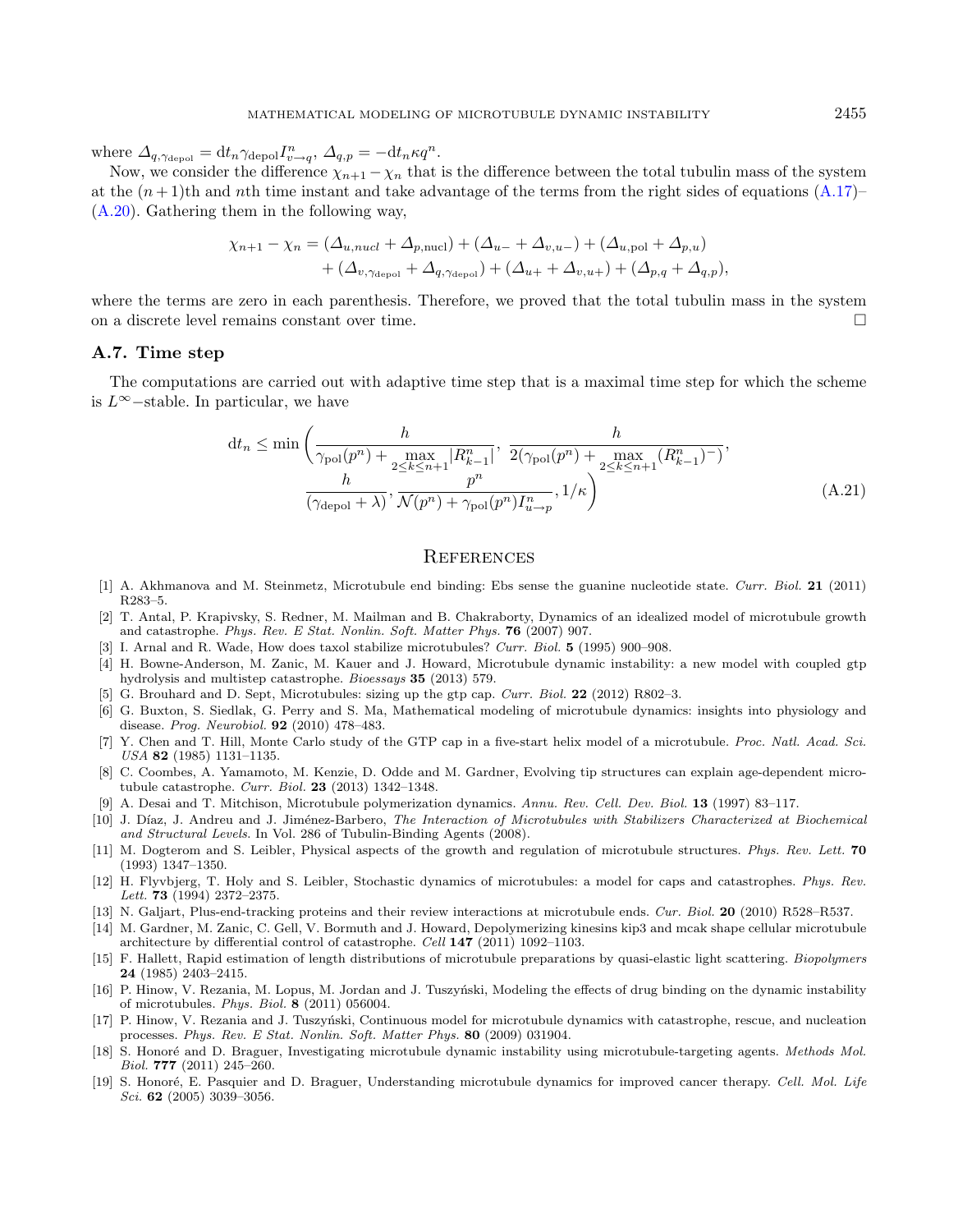#### <span id="page-23-18"></span><span id="page-23-15"></span><span id="page-23-11"></span><span id="page-23-5"></span><span id="page-23-4"></span><span id="page-23-0"></span> $2456$  A. BARLUKOVA ET AL.

- <span id="page-23-6"></span>[20] A. Janulevicius, J. van Pelt and van A. Ooyen, Compartment volume influences microtubule dynamic instability: a model study. Biophys. J. 90 (2006) 788–98.
- <span id="page-23-2"></span>[21] V. Jemseena and M. Gopalakrishnan, Effects of aging in catastrophe on the steady state and dynamics of a microtubule population. Phys. Rev. E Stat. Nonlin. Soft. Matter Phys. 91 (2015) 052704.
- <span id="page-23-17"></span>[22] X. Ji and X. Feng, Mechanochemical modeling of dynamic microtubule growth involving sheet-to-tube transition. PLoS One 6 (2011) e29049.
- <span id="page-23-12"></span><span id="page-23-1"></span>[23] M. Le Grand, A. Rovini, V. Bourgarel-Rey, S. Honoré, S. Bastonero, D. Braguer and M. Carre, Ros-mediated eb1 phosphorylation through akt/gsk3 $\beta$  pathway: implication in cancer cell response to microtubule-targeting agents. Oncotarget 5 (2014) 3408–3423.
- <span id="page-23-16"></span>[24] H. Lodish, A. Berk, S.L. Zipursky, P. Matsudaira, D. Baltimore and J. Darnell, Molecular cell biology, 4th edn. W.H. Freeman and Company, New York (2000).
- <span id="page-23-8"></span><span id="page-23-7"></span>[25] Q. Lu and R. Luduena, In vitro analysis of microtubule assembly of isotypically pure tubulin dimers. intrinsic differences in the assembly properties of alpha beta ii, alpha beta iii, and alpha beta iv tubulin dimers in the absence of microtubule-associated proteins. J. Biol. Chem. 269 (1994) 2041–2047.
- <span id="page-23-14"></span>[26] S. Martin, M. Schilstra and P. Bayley, Dynamic instability of microtubules: Monte carlo simulation and application to different types of microtubule lattice. Biophys. J. 65 (1993) 578–596.
- [27] S. Maurer, F. Fourniol, G. Bohner, C. Moores and T. Surrey, Ebs recognize a nucleotide-dependent structural cap at growing microtubule ends. Cell 149 (2012) 371–382.
- <span id="page-23-3"></span>[28] M. Mirigian, K. Mukherejee, S.L. Bane and D.L. Sackett, Measurement of In vitro Microtubule polymerization by turbidity and fluorescence. Meth. Cell. Biol. 115 (2013) 215–228.
- <span id="page-23-9"></span>[29] T. Mitchison and M. Kirschner, Dynamic instability of microtubule growth. Nature 312 (1984) 237–242.
- <span id="page-23-10"></span>[30] R. Mohan, E. Katrukha, H. Doodhi, I. Smal, E. Meijering, L. Kapitein, M. Steinmetz and A. Akhmanova, End-binding proteins sensitize microtubules to the action of microtubule-targeting agents. Proc. Natl. Acad. Sci. USA 110 (2013) 8900–8905.
- <span id="page-23-13"></span>[31] S. Montenegro Gouveia, K. Leslie, L. Kapitein, R. Buey, I. Grigoriev, M. Wagenbach, I. Smal, E. Meijering, C. Hoogenraad, L. Wordeman, M. Steinmetz and A. Akhmanova, In vitro reconstitution of the functional interplay between mcak and eb3 at microtubule plus ends. Curr. Biol. 20 (2010) 1717–1722.
- [32] N. Müller and J. Kierfeld, Effects of microtubule mechanics on hydrolysis and catastrophes. Phys. Biol. 11 (2014) 046001.
- [33] R. Padinhateeri, A. Kolomeisky and D. Lacoste, Random hydrolysis controls the dynamic instability of microtubules. Biophys. J. 102 (2012) 1274–1283.
- [34] A. Pagano, S. Honoré, R. Mohan, R. Berges, A. Akhmanova and D. Braguer, Epothilone b inhibits migration of glioblastoma cells by inducing microtubule catastrophes and affecting eb1 accumulation at microtubule plus ends. Biochem. Pharmacol. 84 (2012) 432–443.
- [35] D. Seetapun, B. Castle, A. McIntyre, P. Tran and D. Odde, Estimating the microtubule gtp cap size in vivo. Curr. Biol. 22 (2012) 1681–1687.
- [36] V. VanBuren, L. Cassimeris and D. Odde, Mechanochemical model of microtubule structure and self-assembly kinetics. Biophys. J. 89 (2005) 2911–2926.
- [37] R. Walker, E. O'Brien, N. Pryer, M. Soboeiro, W. Voter, Erickson and H. E. Salmon, Dynamic instability of individual microtubules analyzed by video light microscopy: Rate constants and transition frequencies. J. Cell. Biol. 107 (1988) 1437– 1448.
- [38] P. Zakharov, N. Gudimchuk, V. Voevodin, A. Tikhonravov, F. Ataullakhanov and E. Grishchuk, Molecular and mechanical causes of microtubule catastrophe and aging. Biophys. J. 109 (2015) 2574–2591.